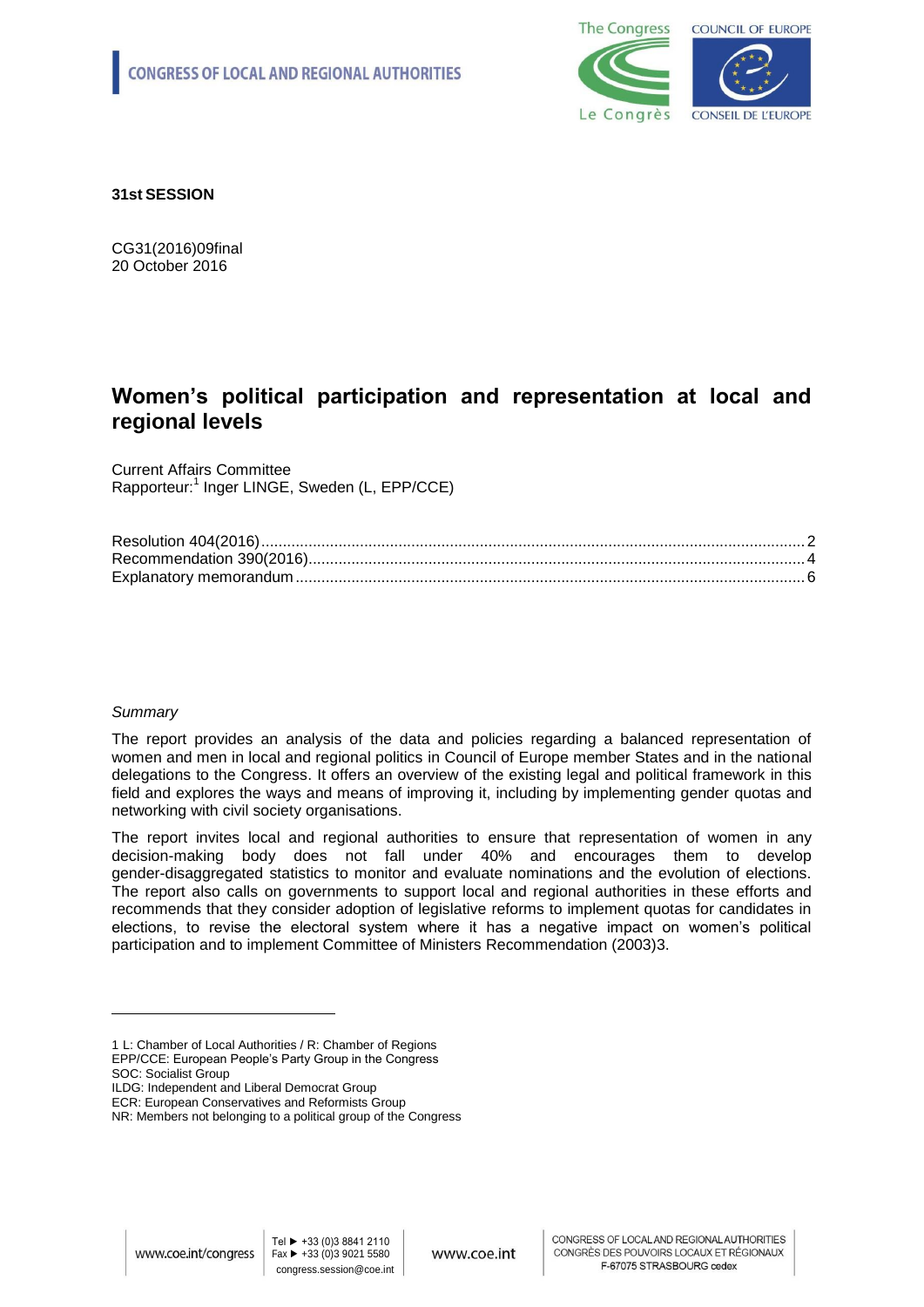# <span id="page-1-0"></span>**RESOLUTION 404(2016)<sup>2</sup>**

1. Achieving equality in political representation between men and women – who represent 50% of the world's population – is vital for the functioning of representative democracy and a prerequisite of political participation. All Council of Europe member States guarantee legal equality between women and men, including the right to stand for election and to be elected. In practice, however, there are numerous factors that hamper women's opportunities to take responsibility in public life and hold elected office.

2. Unequal access to education and/or employment, the political institutional system, party systems, the degree of party support and negative attitudes and stereotypes are amongst the most important factors that restrict women's political participation. Along with the fact that today women in Europe face difficulties in finding a balance between their private and professional lives; they are also often discriminated against and face negative attitudes which disempower them in public and political life and prevent them from becoming role models for younger generations of women to follow in their steps.

3. The effective implementation of gender quotas, associated with an electoral system favourable for women's representation in politics, is a factor of paramount importance which can lead to more balanced gender participation and thus to a fairer system of political and public decision-making, thereby improving the quality and credibility of the political process.

4. The electoral systems and gender quotas are not the only factors that influence women's representation. In order to increase effectively both the descriptive and substantial representation of women in politics, a much broader and more comprehensive approach that goes beyond a change in electoral legislation is necessary.

5. The Council of Europe's pioneering work in the field of human rights and gender equality has resulted in a solid legal and policy framework which can considerably advance women's rights and bring member states closer to real gender equality. In all Council of Europe bodies, there is the same demand for balanced participation, gender mainstreaming, specific action and monitoring of results.

6. In 2003, the Committee of Ministers defined balanced participation in its Recommendation (2003)3 as the minimum representation of 40% of both sexes in all decision-making bodies in political or public life. This requirement has been reaffirmed in the Council of Europe Equality Strategy 2014-  $2017<sup>3</sup>$ 

7. The Parliamentary Assembly of the Council of Europe (PACE), in its Resolution 1706 adopted in 2010, underlined that the equal participation of women and men in political life is one of the foundations of democracy and recommended that Member States associate measures pertaining to electoral systems and gender quotas with gender-sensitive civic education and elimination of gender stereotypes.<sup>4</sup>

8. The Congress of Local and Regional Authorities of the Council of Europe ("the Congress"), when it carries out its electoral observation missions, refers as a baseline to the Code of Good Practice in Electoral Matters (adopted by the "Venice Commission" of the Council of Europe in 2002) which leaves the choice of electoral systems to the discretion of the respective country as long as certain principles such as equal voting rights and equal voting power are respected. Nevertheless, the Venice Commission has also stipulated that "Legal rules requiring a minimum percentage of persons of each gender among candidates should not be considered as contrary to the principle of equal suffrage if they have a constitutional basis".<sup>5</sup>

9. As regards quotas, by revising its Charter in 2007, the Congress undertook to respect the principle of equality between women and men within its own institution and committed itself to including 30% of the under-represented sex in its delegations since 2008. In practice, the participation of a minimum of 30% of women has been ensured since 2011, and has proven to be a very successful initiative for women's representation, not only as members of national delegations, but also as presidents and vice-presidents of Congress bodies. There is, however, room for improvement to ensure that representation of either women or men in any decision-making body in political or public life should

<sup>2</sup> Debated and adopted by the Congress on 20 October 2016, 2nd sitting (see Documen[t CG31 \(2016\)09final,](https://wcd.coe.int/ViewDoc.jsp?p=&Ref=CG31(2016)09FINAL&Language=lanEnglish&Ver=original&Site=COE&BackColorInternet=C3C3C3&BackColorIntranet=CACC9A&BackColorLogged=EFEA9C&direct=true) rapporteur: Inger LINGE, Sweden (L, EPP/CCE)).

<sup>3</sup> <https://wcd.coe.int/ViewDoc.jsp?id=2229> and

[https://www.coe.int/t/dghl/standardsetting/equality/02\\_GenderEqualityProgramme/Council%20of%20Europe%20Gender%20Eq](https://www.coe.int/t/dghl/standardsetting/equality/02_GenderEqualityProgramme/Council%20of%20Europe%20Gender%20Equality%20Strategy%202014-2017.pdf) [uality%20Strategy%202014-2017.pdf](https://www.coe.int/t/dghl/standardsetting/equality/02_GenderEqualityProgramme/Council%20of%20Europe%20Gender%20Equality%20Strategy%202014-2017.pdf)

<sup>4</sup> <http://assembly.coe.int/nw/xml/XRef/Xref-XML2HTML-en.asp?fileid=17809&lang=en>

<sup>5</sup> <http://www.venice.coe.int/webforms/documents/default.aspx?pdffile=CDL-AD%282002%29023rev-e>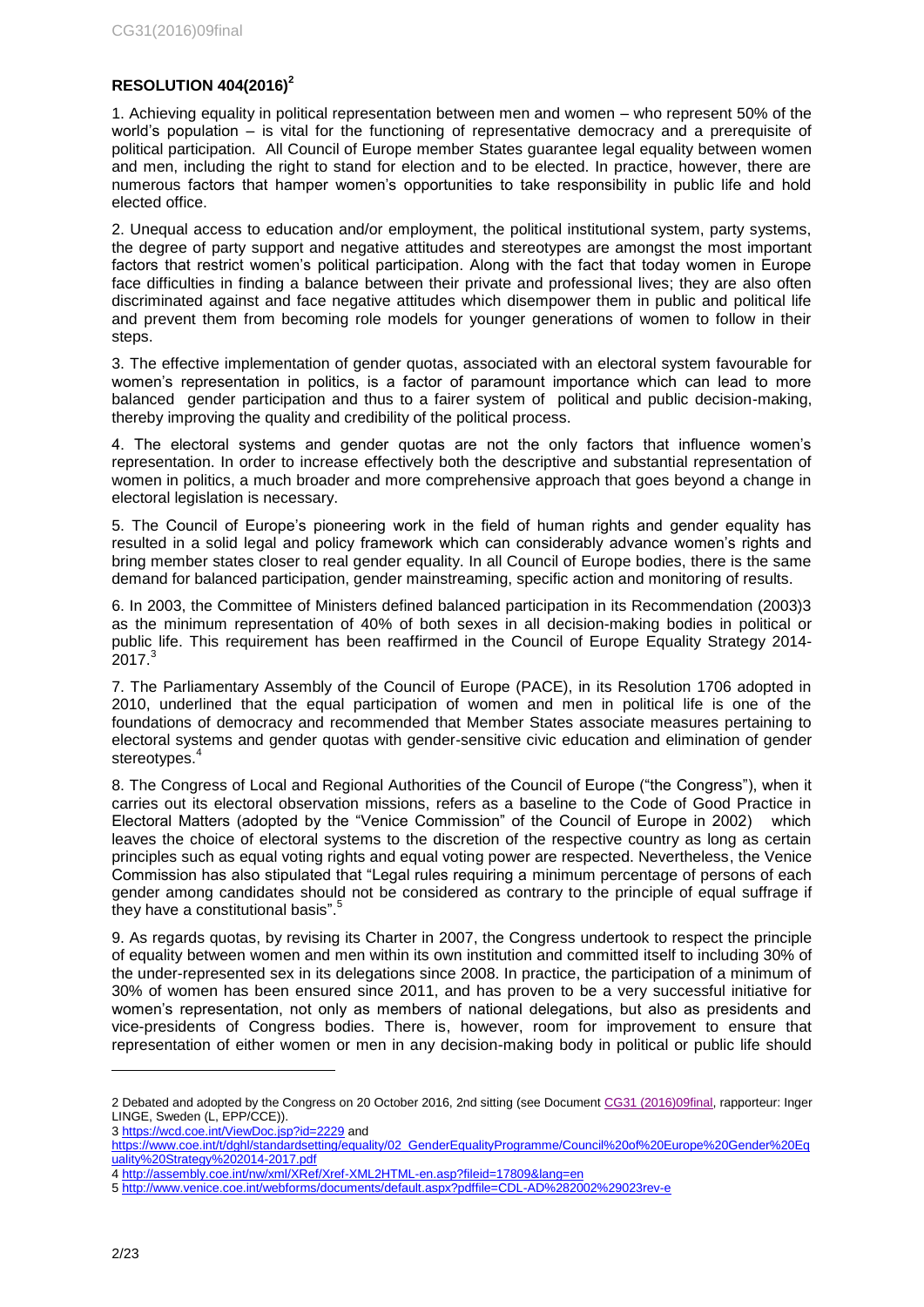reach the 40% threshold and to apply this to the rules concerning representation in leadership positions in the Congress.

10. In light of the above and with a view to improving women's political participation and representation, the Congress invites local and regional authorities of the member States of the Council of Europe and their national associations to:

*a.* put into practice the Committee of Ministers Recommendation (2003)3 on balanced participation of women and men in political and public decision-making to ensure that the representation of either women or men in any decision-making body in political or public life should not fall below 40%";

*b.* ensure, in line with Congress Resolution 393 (2015) on the conditions of office of elected representatives, that the way in which political business in local and regional authorities is conducted does not deter women from standing for election, for instance by implementing family-oriented meeting hours and providing support for childcare;

*c.* evaluate and report progress in achieving balanced participation in political and public life by developing gender-disaggregated statistics and tools for gender monitoring of nominations and elections analysing their evolution;

*d.* develop and implement specific actions with a view to enhance women's political participation, such as capacity-building programmes, candidate training, recruitment programmes, systems for mentoring new members or public speaking training;

*e.* support the establishment of gender equality committees, networks among women's groups and other NGOs that advocate women's political participation and women candidates;

*f.* integrate and apply the concept of gender budgeting into their working processes, as an instrument of gender equality through the integration of gender as a category of analysis and control in the budget;

*g.* comply with quota regulations where they exist and introduce reliable monitoring mechanisms to ensure that women are included in the lists on an equal basis with men;

*h.* sign and implement the European Charter for Equality of Women and Men in Local Life initiated by the Council of European Municipalities and Regions (CEMR).

11. Recalling its Resolution 303 on achieving sustainable gender equality in local and regional political life, the Congress commits itself to:

*a.* working towards compliance with Committee of Ministers Recommendation 2003(3) so that the representation of either women or men in any decision-making body in political or public life does not fall below 40%;

*b.* monitoring the gender distribution within the Congress and continuing to publish the relevant data (covering full and substitute members, chairs of committees, political and working groups and rapporteurs) upon the renewal of delegations every four years;

*c.* integrating and applying the concept of gender budgeting into its work processes;

*d.* calling on political groups represented in the Congress to lobby with their respective political (national or regional as appropriate) parties to adopt specific action plans for the recruitment of women based on an analysis of the causes of their under-representation, given the vital role political parties play in the promotion of women in politics, by recruiting, selecting and nominating candidates.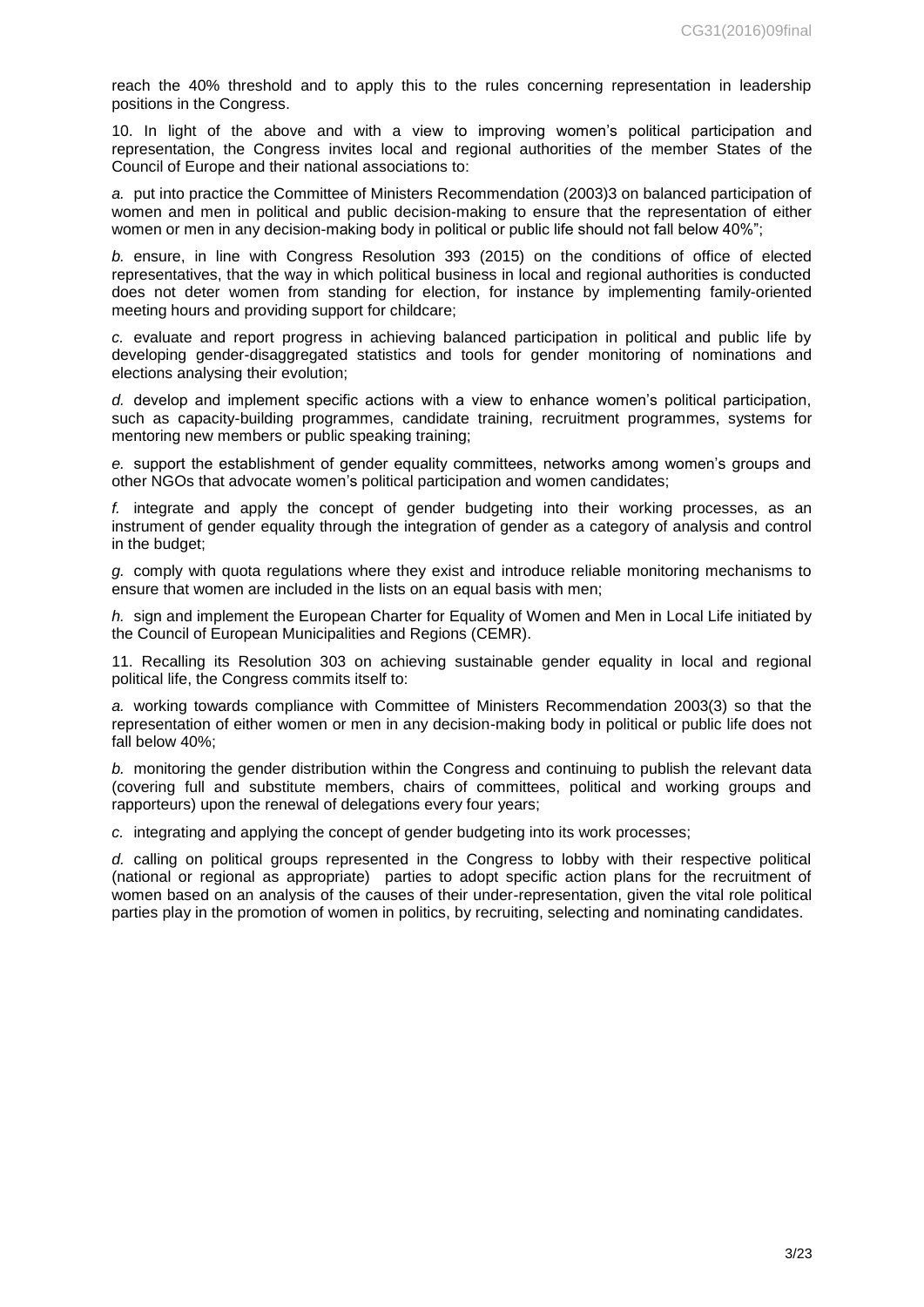## <span id="page-3-0"></span>**RECOMMENDATION 390(2016)**<sup>6</sup>

1. Achieving equality in political representation between men and women - who represent 50% of the world's population - is vital for the functioning and quality of representative democracy and a prerequisite of fair and equitable political participation.

2. All Council of Europe member States guarantee legal equality between women and men, including the right to stand for election and to be elected. In practice, however, there are numerous factors that hamper women's opportunities to take responsibility in public life and hold elected office. Women in Europe are often discriminated against and face negative attitudes which disempower them in public and political life.

3. The Council of Europe's pioneering work in the field of human rights and gender equality has resulted in a solid legal and policy framework which can considerably advance women's rights and bring member States closer to real gender equality.

4. In 2003 the Committee of Ministers defined balanced participation in its Recommendation (2003)3 as the minimum representation of 40% of both sexes in all decision-making bodies in political or public life. This requirement has been reaffirmed in the Council of Europe Equality Strategy 2014-2017.<sup>7</sup>

5. The Congress of Local and Regional Authorities of the Council of Europe ("the Congress") has based its policies on gender equality on the Committee of Ministers' Recommendation (2003)3 and the Council of Europe Equality Strategy 2014-2017 (which set the requirement of a minimum representation of 40% of both sexes in all decision-making bodies in political or public life) and Resolution 1706 (2010) of the Parliamentary Assembly of the Council of Europe which recommended that Member States to associate measures pertaining to electoral systems and gender quotas with gender-sensitive civic education and action geared to the elimination of gender stereotypes.

6. In its Recommendation 273 (2009) on equal access to local and regional elections, the Congress advocated the adoption of an electoral system at local and regional level in its member States, ensuring that men and women alternate on lists, with financial penalties in the event of noncompliance, and to enable the under-represented sex to attain positions of responsibility within the executive bodies of municipalities and regions.

7. By revising its Charter in 2007, the Congress undertook to respect the principle of equality between women and men within its own institution and committed to include 30 per cent of the underrepresented sex in its delegations since 2008. In practice, the participation of a minimum of 30% of women has been achieved since 2011.

8. In light of the above, notably Committee of Ministers Recommendation (2003)3, with a view to improving women's political participation and representation, the Congress invites the Committee of Ministers to encourage the governments of member States to:

*a.* implement the Committee of Ministers' Recommendation (2003)3, taking stock of the changes and developments that have occurred since 2003 and discuss the results in the respective steering committees;

*b.* support local and regional authorities in the promotion and implementation of specific measures with a view to enhancing women's political participation in order to comply with the 40% threshold stipulated in Committee of Ministers Recommendation (2003)3 for a minimum representation of both sexes in all decision-making bodies in political or public life;

*c.* consider establishing gender-disaggregated official electoral statistics and tools in order to monitor the elections and nominations at local, regional and national level, based on good practice existing already in several member States, and support the local and regional authorities in this process;

*d.* encourage and support the establishment, within all levels of government, of gender equality committees networking with NGOs and women's groups that advocate women's political participation and support women candidates;

6 See footnote 2

<sup>7</sup> <https://wcd.coe.int/ViewDoc.jsp?id=2229> and

[https://www.coe.int/t/dghl/standardsetting/equality/02\\_GenderEqualityProgramme/Council%20of%20Europe%20Gender%20Eq](https://www.coe.int/t/dghl/standardsetting/equality/02_GenderEqualityProgramme/Council%20of%20Europe%20Gender%20Equality%20Strategy%202014-2017.pdf) [uality%20Strategy%202014-2017.pdf](https://www.coe.int/t/dghl/standardsetting/equality/02_GenderEqualityProgramme/Council%20of%20Europe%20Gender%20Equality%20Strategy%202014-2017.pdf)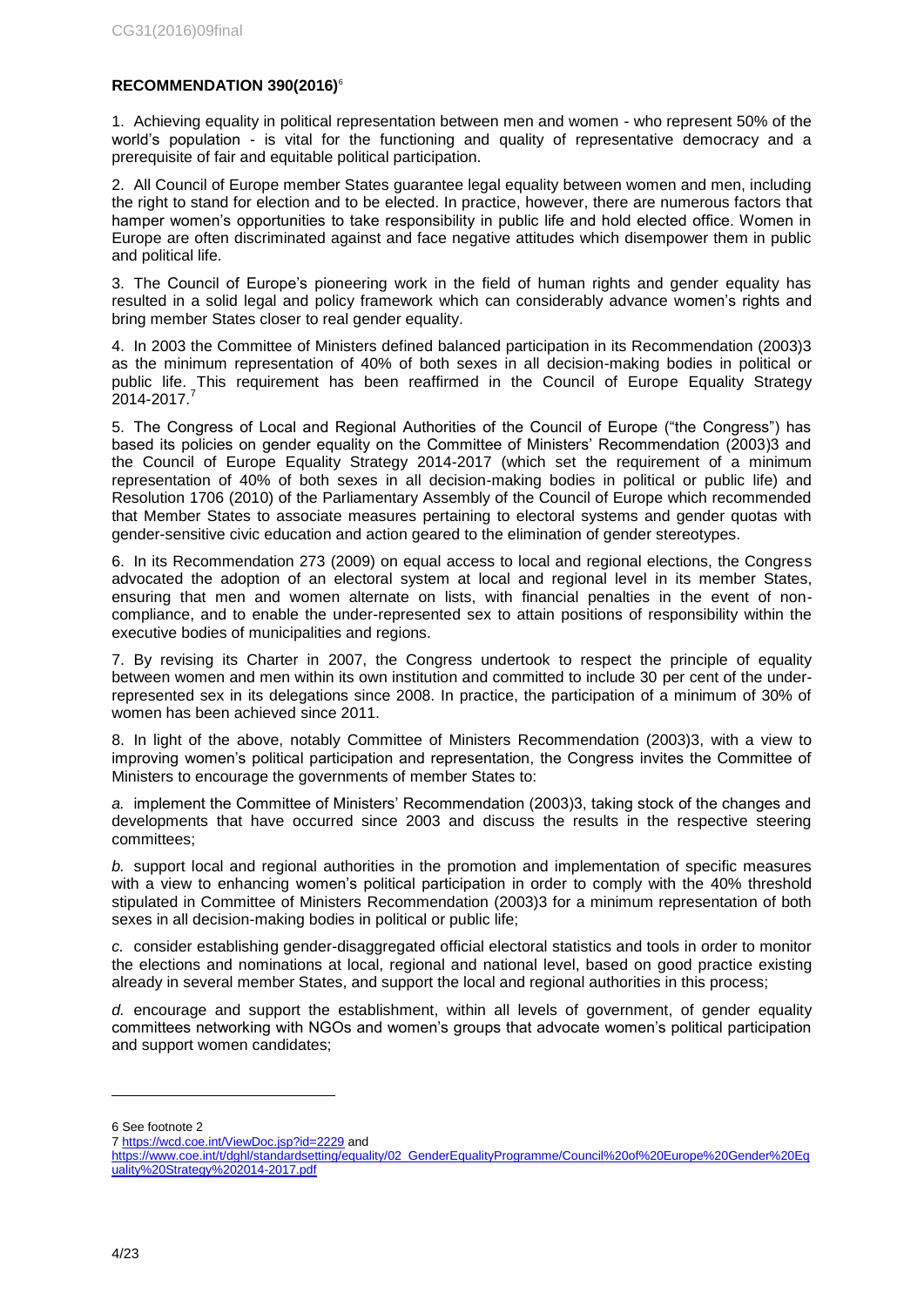*e.* consider adopting legislative reforms in order to implement quotas for candidates in elections, with financial penalties in case of non-compliance, and where proportional systems exist, to consider the introduction of zipper systems;

*f.* consider the revision and adjustment of their electoral systems if these systems have a negative impact on women's political participation and representation.

9. The Congress also invites the Committee of Ministers to enter into a political dialogue with the Congress, in the appropriate format, to follow-up on this recommendation and the attached explanatory memorandum.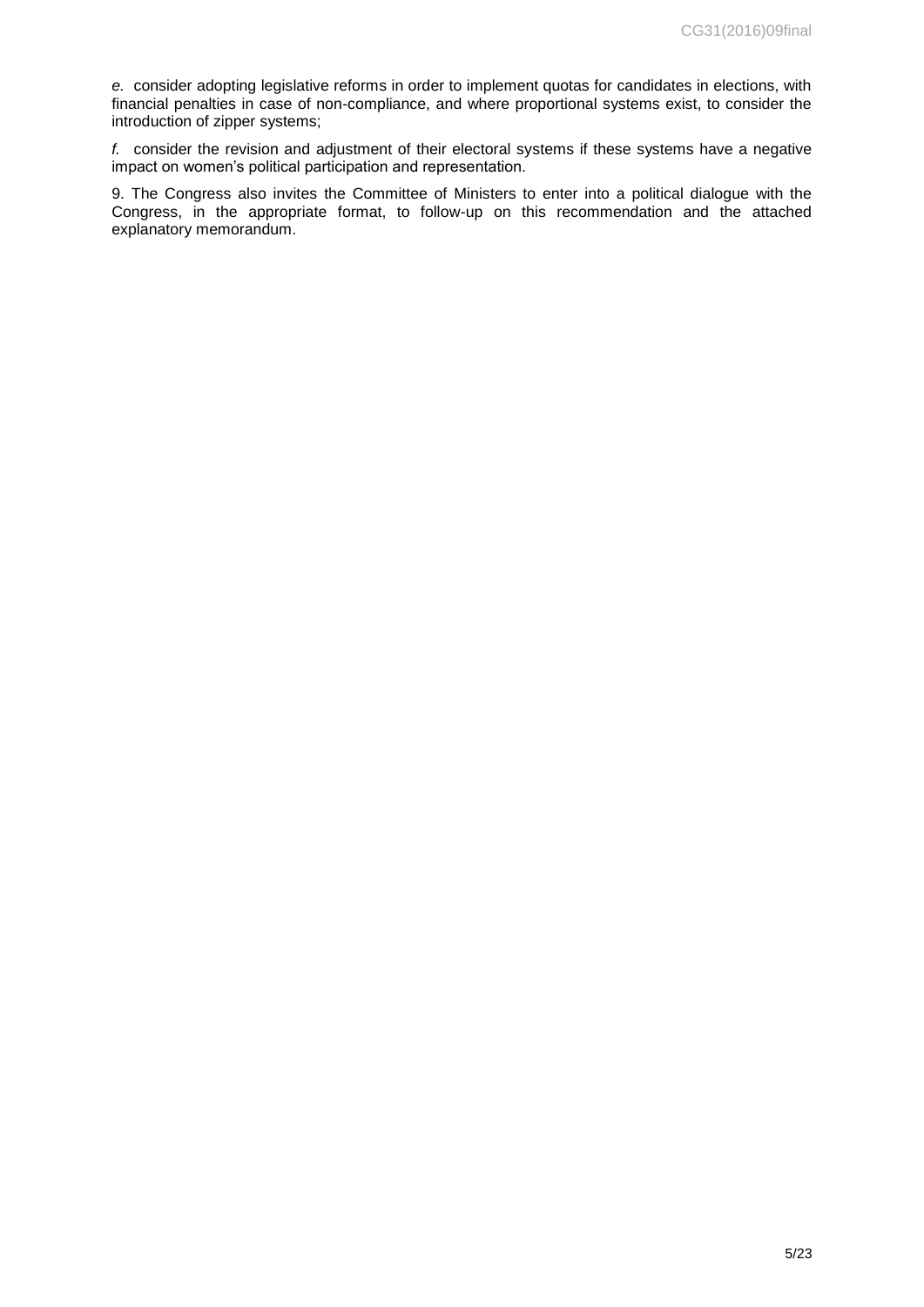# <span id="page-5-0"></span>**EXPLANATORY MEMORANDUM 8**

# **Table of contents**

| a. The application of quotas in the Congress: a brief overview of the situation since 20088        |  |
|----------------------------------------------------------------------------------------------------|--|
| 3. Local and regional elections: the question of equal access and balanced representation 9        |  |
|                                                                                                    |  |
|                                                                                                    |  |
| 4. Electoral statistics on women and men's political representation at local and regional level 14 |  |
|                                                                                                    |  |
|                                                                                                    |  |
|                                                                                                    |  |
| d. Impact of quotas: a first assessment after a decade of quota application20                      |  |
|                                                                                                    |  |
|                                                                                                    |  |
|                                                                                                    |  |

# <span id="page-5-1"></span>**1. Introduction**

1. This report provides a local and regional dimension to the analysis and policies under way in the Council of Europe member States as well as in the Congress of Local and Regional Authorities of the Council of Europe ("the Congress") in order to achieve a balanced representation of women and men in political life.

2. The Council of Europe's pioneering work in the fields of human rights and gender equality has resulted in a solid legal and policy framework which, if implemented, would considerably advance women's rights and bring member states closer to real gender equality. The European Convention for the Protection of Human Rights and Fundamental Freedoms (ECHR; CETS No. 005)<sup>9</sup>, which the member states signed in Rome in 1950, set out the legal framework. Its Article 14, guaranteeing civil and political rights, states that enjoyment of thereof should be secured without discrimination on any of various grounds, which include sex.

# <span id="page-5-2"></span>**a. Balanced participation: the beginnings**

3. The Council of Europe has been working on balanced participation since the 1980s. Starting with a Plan of Action to promote equal participation, the work continued with the First European Ministerial Conference on Equality between Women and Men (Strasbourg, 1986) which was devoted to equality between women and men in political life and to policies and strategies to achieve equality in decisionmaking.

4. In 1988, the Committee of Ministers of the Council of Europe adopted a Declaration on Equality between women and men, stating that gender equality is an integral part of human rights as well as a prerequisite for genuine democracy and emphasised the importance of including women in all areas of decision-making. The Declaration on Equality between women and men as a fundamental criterion of democracy adopted during the Fourth European Ministerial Conference on Equality between

<sup>8</sup> This explanatory memorandum is based on the contribution of the Council of Europe consultant, Anna Ulveson, senior adviser to the Swedish Association of Local Authorities and Regions and it is available from the Secretariat upon request. 9 <http://www.coe.int/en/web/conventions/search-on-treaties/-/conventions/treaty/005>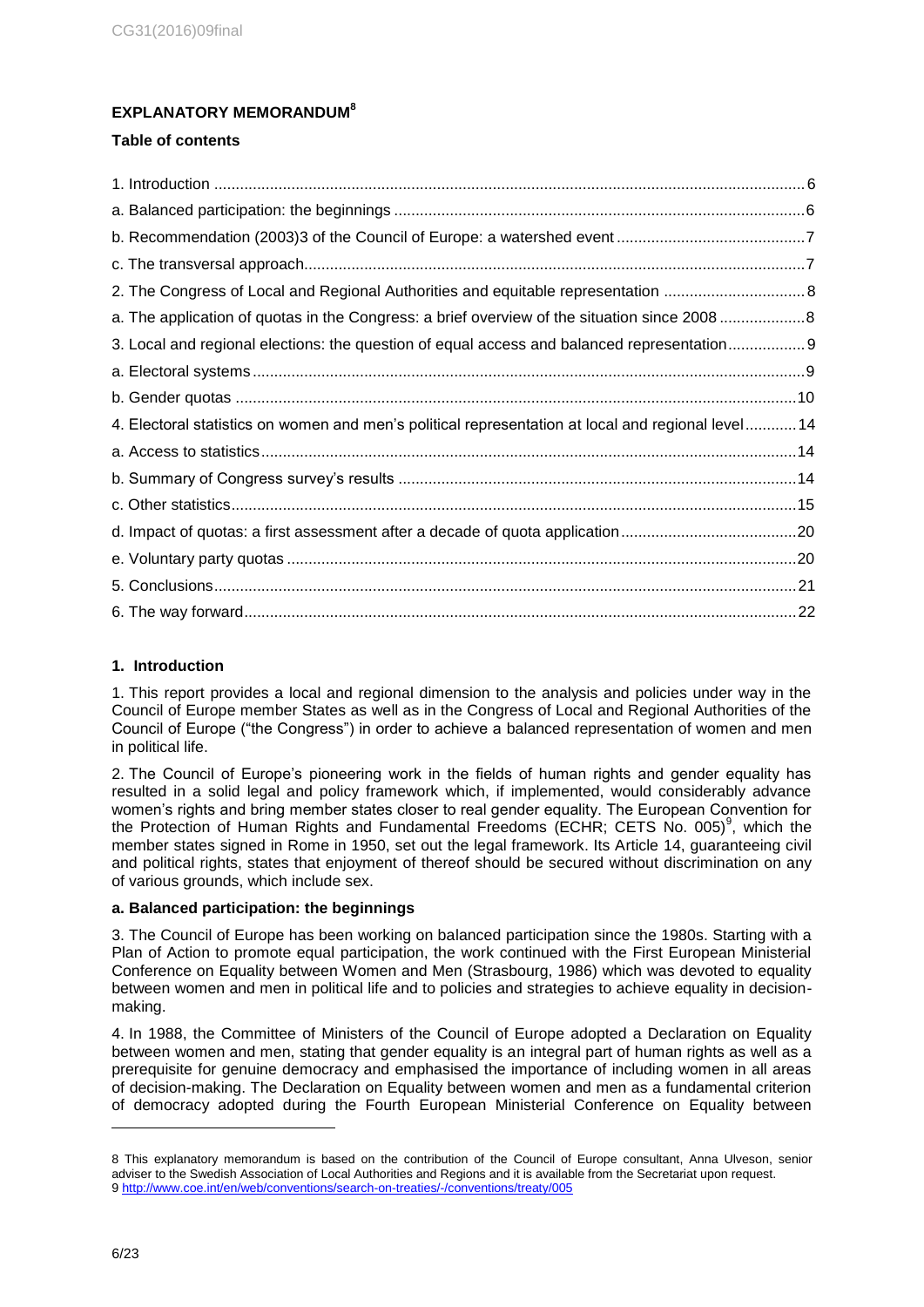Women and Men (Istanbul, 1997) constitutes a practical instrument for all those working to increase the participation of women in decision-making in general.

#### <span id="page-6-0"></span>**b. Recommendation (2003)3 of the Council of Europe: a watershed event**

5. The Committee of Ministers' Recommendation (2003)3 on balanced participation of women and men in political and public decision-making<sup>10</sup> defines balanced participation as a minimum representation of 40% of both sexes in all decision-making bodies in political or public life. To monitor the progress in the implementation of Rec (2003)3, a questionnaire on gender-segregated data on the participation of women and men in political and public decision-making<sup>11</sup> was drawn up. Two rounds of monitoring have been completed in 2005 and 2008.

6. According to international human rights standards (such as the Universal Declaration of Human Rights, the International Covenant on Civil and Political Rights, or the Convention of all Forms of Discrimination against Women) there is an obligation for states to ensure the equal participation of women and men in political and public decision-making<sup>12</sup>

7. As for the institutional aspects of politics, one factor empirically found to be strongly influential is the electoral system.

8. The Council of Europe has highlighted in its documents that there is a strong relationship between electoral systems and the number of women elected to public office. The Committee of Ministers recommended in its Recommendation (2003)3 that member states should, where the electoral systems are shown to have a negative impact on the political representation of women in elected bodies, adjust and reform those systems to promote gender-balanced representation (Appendix A, 5). So did the Parliamentary Assembly of the Council of Europe (PACE) in its Resolution 1706 (2010) on Increasing women's representation in politics through the electoral system.

9. Besides the electoral system, the effective implementation of gender quotas is an institutional factor of paramount importance. Actually, gender quotas provide one of the most notable powers for women's representation today. The Committee of Ministers recommends that member states should consider adopting legislative reforms to introduce parity thresholds for candidates in elections at local, regional, national, and supra-national levels. Where proportional lists are applied, the introduction of "zipper systems", alternating men and women on the list, should be considered (Appendix A,3). The nomination processes within political parties are also important.

10. This recommendation puts forward eight objectives to be implemented by the governments of member states to promote balanced participation. They include protection of equal civil and political rights, individual voting rights, revising legislation, setting targets, encouraging women to participate in political decision-making and to monitor, evaluate and report progress in achieving balanced participation of women and men. The recommendation proposes legislative and administrative measures as well as supportive measures to be adopted by member States.

11. The recommendation calls on governments to monitor and evaluate progress in achieving balanced participation in political and public life. Ten indicators for measuring progress in this field are included in Appendix A of the recommendation (para. 44), including the one on the need to publish and make readily accessible, comparable gender segregated statistics on candidates for political office and on elected representatives on national/federal/regional and local assemblies according to political party.

## <span id="page-6-1"></span>**c. The transversal approach**

1

12. The Council of Europe Transversal Programme on Gender Equality<sup>13</sup> launched in 2012 aims to increase the impact and visibility of gender equality standards, supporting their implementation in member states through a variety of measures, including gender mainstreaming and action in a number of priority areas.

<sup>10</sup> Recommendation(2003)[3:https://wcd.coe.int/ViewDoc.jsp?Ref=Rec\(2003\)3&Language=lanEnglish&Ver=original&Site=CM&](https://wcd.coe.int/ViewDoc.jsp?Ref=Rec(2003)3&Language=lanEnglish&Ver=original&Site=CM&BackColorInternet=C3C3C3&BackColorIntranet=EDB021&BackColorLogged=F5D383) [BackColorInternet=C3C3C3&BackColorIntranet=EDB021&BackColorLogged=F5D383](https://wcd.coe.int/ViewDoc.jsp?Ref=Rec(2003)3&Language=lanEnglish&Ver=original&Site=CM&BackColorInternet=C3C3C3&BackColorIntranet=EDB021&BackColorLogged=F5D383) and its Appendix

<sup>11</sup> Parity democracy: a far cry from reality: [http://www.coe.int/t/dghl/standardsetting/equality/03themes/women](http://www.coe.int/t/dghl/standardsetting/equality/03themes/women%20decisionmaking/CDEG%20(2009)17_en_corrected.pdf)  [decisionmaking/CDEG%20\(2009\)17\\_en\\_corrected.pdf](http://www.coe.int/t/dghl/standardsetting/equality/03themes/women%20decisionmaking/CDEG%20(2009)17_en_corrected.pdf)

<sup>12</sup> Recommendation(2003)3 Explanatory memorandum, 1 C, 13:

[https://wcd.coe.int/ViewDoc.jsp?Ref=CM\(2003\)23&Language=lanEnglish&Ver=add&Site=CM&BackColorInternet=C3C3C3&Ba](https://wcd.coe.int/ViewDoc.jsp?Ref=CM(2003)23&Language=lanEnglish&Ver=add&Site=CM&BackColorInternet=C3C3C3&BackColorIntranet=EDB021&BackColorLogged=F5D383) [ckColorIntranet=EDB021&BackColorLogged=F5D383](https://wcd.coe.int/ViewDoc.jsp?Ref=CM(2003)23&Language=lanEnglish&Ver=add&Site=CM&BackColorInternet=C3C3C3&BackColorIntranet=EDB021&BackColorLogged=F5D383)

<sup>13</sup> Council of Europe factsheet "Equality between women and men":

<http://www.coe.int/t/dghl/standardsetting/equality/02factsheets/FactSheet%20Gender%20equality%20A4%20en.pdf>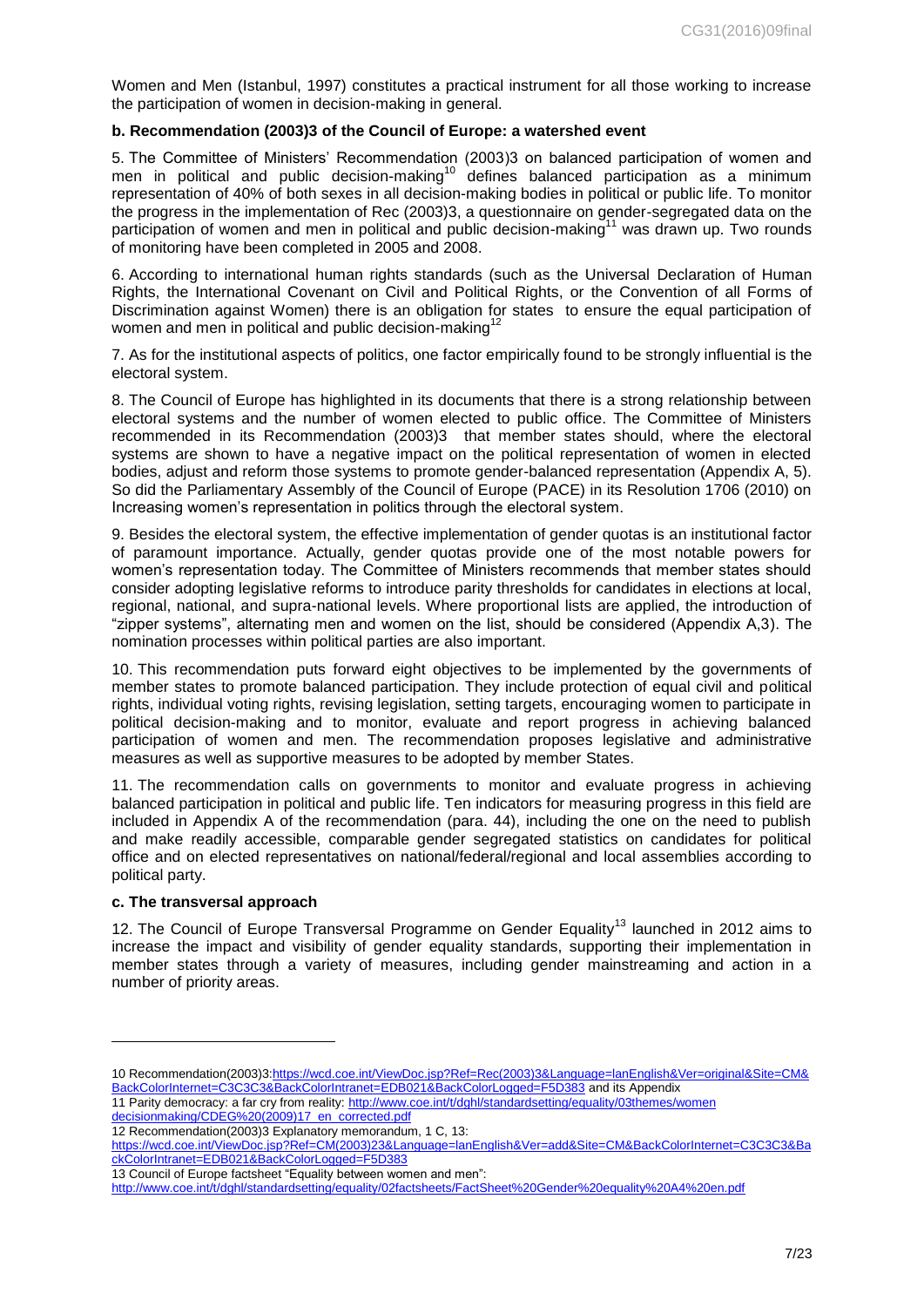13. The Council of Europe's Gender equality strategy  $2014 - 2017<sup>14</sup>$ outlined five strategic objectives. One of them is achieving balanced participation of women and men in political and public decisionmaking. Actions under this heading aim to ensure minimum 40% representation of each sex in any decision-making body, to monitor progress and ensure visibility of data and good practice in Member states. The strategy stresses the importance of identifying and analysing measures to empower women candidates or elected women, in order to encourage women's participation in elections at national, regional and local levels, both as candidates and as voters. The other strategic objectives in this strategy are: combating gender stereotypes and sexism, preventing and combating violence against women, guaranteeing equal access of women to justice, achieving gender mainstreaming in all policies and measures.

14. In conclusion, in all areas of the Council of Europe; starting with the Committee of Ministers, PACE, Congress and other bodies and institutions, there is the same demand for balanced participation, gender mainstreaming, specific action and monitoring results.

# <span id="page-7-0"></span>**2. The Congress of Local and Regional Authorities and equitable representation**

15. The revised Charter of the Congress (2015)<sup>15</sup> stipulates that each member State's delegation should ensure equitable representation of women and men on the statutory bodies of local and regional authorities in the member State, meaning that all delegations must include, as from 2008, representatives of both sexes with a minimum participation of at least 30% of the under-represented sex.

16. Resolved to continue along this road, the Congress adopted in 2010 its Resolution 303 on "Achieving sustainable gender equality in local and regional political life"<sup>16</sup> to invite national delegations to apply this minimum level both to full members and to substitute members, and as far as possible to attain a level of 40% in compliance with Recommendation Rec(2003)3 of the Committee of Ministers. As part of the implementation of the resolution, the Congress decided to regularly monitor the gender distribution within the Congress and to publish the data (covering full and substitute members, chairs of committees, political and working groups and rapporteurs) at each session.

17. Resolution 303 (2010) also refers to the previous Resolution 176 (2004) on "Gender mainstreaming at local and regional level: a strategy to promote equality between women and men in cities and regions"<sup>17</sup>, and considers that this strategy must be backed up by practical action. The resolution emphasises that it would be pointless to encourage women to stand for elected office without addressing the fundamental inequalities which prevail in our societies. It calls for a dual approach with gender mainstreaming and specific actions. It also recommends to European local and regional authorities to formalise their commitment to greater equality for all by signing the European Charter for Equality of Women and Men in Local Life<sup>18</sup> initiated by the Council of European Municipalities and Regions (CEMR) and work to implement it.

# <span id="page-7-1"></span>**The application of quotas in the Congress: a brief overview of the situation since 2008**

18. Since the revised Charter of the Congress (2007) introduced for the first time the quota to the proportion of women in all national delegations to the Congress (at least 30 %), the Congress tackled the issue with determination and the results can be seen a clear vindication of the quota policy as a successful tool for increasing women's participation in decision-making instances. The evolution has been gradual but unrelenting. Whereas in 1994, 84.19% of the members were men while 12.39% were women, in 2011 these figures were 65.09% men, 31.05% women and in 2014, 56.92% men and 40.57% women.<sup>1</sup>

19. As regards high level representative positions, although, globally, between 1994 and 2014, 72.93% (132) of the posts of President and Vice-President were held by men and 27.02% (49) were held by women, it must be underlined that for the first time in 2010, the Vice-presidents of the

<sup>14</sup> CM(2013)136 final, Council of Europe's Gender equality strategy 2014-2017: [https://search.coe.int/cm/Pages/result\\_details.aspx?ObjectID=09000016805c7246](https://search.coe.int/cm/Pages/result_details.aspx?ObjectID=09000016805c7246)

<sup>15</sup> [http://urlz.fr/45l2,](http://urlz.fr/45l2) Article 2

<sup>16</sup> Congress Resolution 303 (2010) "Achieving sustainable gender equality in local and regional political life" <https://wcd.coe.int/ViewDoc.jsp?id=1601275&Site=Congress>

<sup>17</sup> Congress Resolution 176 (2004) on "Gender mainstreaming at local and regional level: a strategy to promote equality between women and men in cities and regions" <https://wcd.coe.int/ViewDoc.jsp?id=816579>

<sup>18</sup> European Charter for Equality of Women and Men in Local life[: http://www.ccre.org/docs/charte\\_egalite\\_en.pdf](http://www.ccre.org/docs/charte_egalite_en.pdf)

<sup>19</sup> Factsheet on the work of the Congress of the Council of Europe on women's rights and equality between men and women Strasbourg, 18 January 2016: [https://wcd.coe.int/ViewDoc.jsp?Ref=20150211\\_fiche\\_egalite&Language=lanEnglish](https://wcd.coe.int/ViewDoc.jsp?Ref=20150211_fiche_egalite&Language=lanEnglish)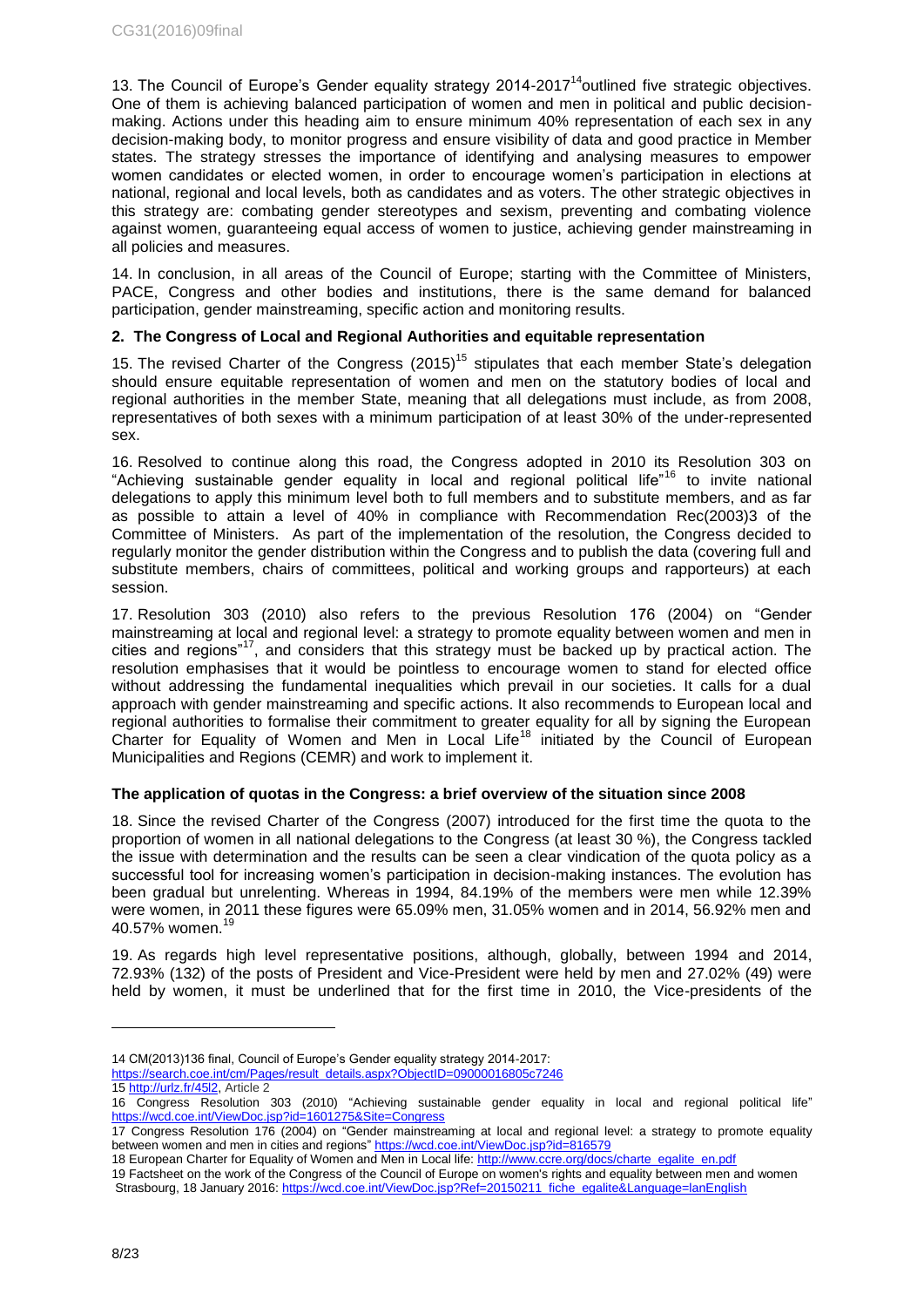Congress were in equal numbers. Today (mandate 2014-2016), there are 7 men and 10 women elected as President / Vice-President.

20. The application of quotas was a long process and a steep learning curve for the Congress. One of the issues was that quotas, introduced in 2008, made no distinction between full and substitute members. This resulted in some countries giving priority to men as full members and women as substitute members. Once the problem was identified, the Congress reacted by introducing in 2011 separate quotas for both full and substitute members.

21. Another unwanted outcome of the imposition of quotas concern countries represented by small delegations in the Congress (for example Albania, Andorra, Armenia, Lichtenstein, Island, Lithuania, Saint-Marino). The 30% quota represents *de facto* a 50% quota for these countries as they are represented by only two members for both substitute and full members in contrast to countries with large delegations (for example, Italy, France, Germany, the Russian Federation, Turkey, etc.). This led to an unequal situation between the member states; the remedy lies in moving towards a higher percentage of minimum quotas for all countries in the longer run.

22. In conclusion, it can be said that, in spite of some difficulties, the introduction of quotas has been a successful initiative for women's representation not only as members of national delegations, but also as presidents. It is a positive sign indicating that it is time to move further in order to achieve the 40% minimum representation quotas for women.

#### <span id="page-8-0"></span>**3. Local and regional elections: the question of equal access and balanced representation**

23. The Council of Europe through its various bodies has approached the question on different levels. The Congress took up the subject of equal access to local and regional elections for women and men in its Recommendation 273 (2009).<sup>20</sup> In paragraph 5b, the Congress recommended the Committee of Ministers to urge the governments of member states "to achieve equal representation of each sex, to:

- establish an electoral system at local and regional level ensuring that men and women alternate on lists (with a minimum of 1 to 3), with financial penalties in the event of non-compliance, and

- enable the under-represented sex to attain positions of responsibility within the executive bodies on municipalities and regions".

24. The Council of Europe's European Commission for Democracy through Law, the "Venice Commission" supported this view by referring (in its response<sup>21</sup> to the Committee of Ministers who had asked them for an opinion on this Congress recommendation) to the Declaration on Women's participation in Elections (CDL-AD (2006)020), which states that "Legal rules requiring a minimum percentage of persons of each gender among candidates should not be considered as contrary to the principle of equal suffrage if they have a constitutional basis", providing thereby a basis for action promoting the use of quotas. The Committee of Ministers in its Reply to the Congress on this issue encouraged member states "to bear these texts in mind in their efforts to promote broad and fair electoral participation at all levels".

#### <span id="page-8-1"></span>**a. Electoral systems**

25. In 2009 the Venice Commission published a report on the impact of electoral systems on women's representation in politics (CDL-AD(2009)029).<sup>23</sup> The report studies the systems for elections in parliament but the results can also be applicable at local and regional level given that either the same electoral systems apply at all levels or, if not, such as for regional elections where different systems might be used, their impact on women's participation is similar to comparable systems in other countries.

26. According to the Venice Commission's report, one of the most well-established findings is that countries applying proportional representation systems have a higher proportion of women in their parliaments than those with majority or plurality systems. Combined electoral systems such as, for

1

21 Comments by the Venice commission in view of the reply of the Committee of Ministers:

<sup>20</sup> Recommendation 273 (2009) :

[https://wcd.coe.int/ViewDoc.jsp?id=1565589&Site=COE&BackColorInternet=C3C3C3&BackColorIntranet=CACC9A&BackColo](https://wcd.coe.int/ViewDoc.jsp?id=1565589&Site=COE&BackColorInternet=C3C3C3&BackColorIntranet=CACC9A&BackColorLogged=EFEA9C) [rLogged=EFEA9C](https://wcd.coe.int/ViewDoc.jsp?id=1565589&Site=COE&BackColorInternet=C3C3C3&BackColorIntranet=CACC9A&BackColorLogged=EFEA9C)

[http://www.venice.coe.int/webforms/documents/default.aspx?pdffile=CDL-AD\(2010\)021-e](http://www.venice.coe.int/webforms/documents/default.aspx?pdffile=CDL-AD(2010)021-e) 

<sup>22</sup> Reply adopted by the Committee of Ministers to the Congress Recommendation 273 (2009):

[https://wcd.coe.int/ViewDoc.jsp?id=1670555&Site=CM&BackColorInternet=C3C3C3&BackColorIntranet=EDB021&BackColorL](https://wcd.coe.int/ViewDoc.jsp?id=1670555&Site=CM&BackColorInternet=C3C3C3&BackColorIntranet=EDB021&BackColorLogged=F5D383) [ogged=F5D383](https://wcd.coe.int/ViewDoc.jsp?id=1670555&Site=CM&BackColorInternet=C3C3C3&BackColorIntranet=EDB021&BackColorLogged=F5D383)

<sup>23</sup> CDL-AD(2009)029 : [http://www.venice.coe.int/webforms/documents/default.aspx?pdffile=CDL-AD\(2009\)029-e](http://www.venice.coe.int/webforms/documents/default.aspx?pdffile=CDL-AD(2009)029-e)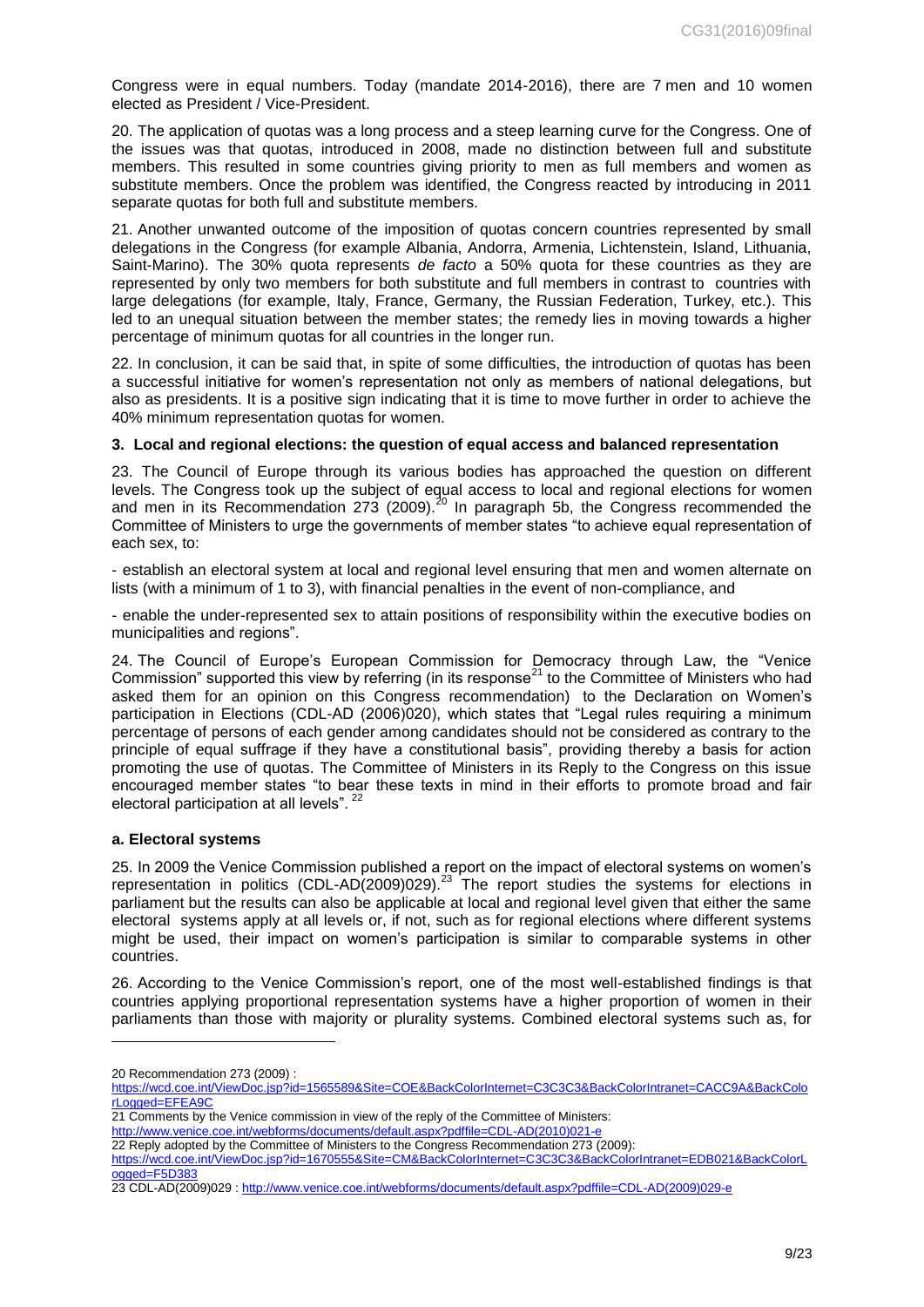example, mixed member proportional systems, appear to be more conducive to women's parliamentary representation than plurality or majority systems, but less favourable than traditional proportional representation systems. Only the United Kingdom, France and Azerbaijan have plurality or majority systems among Council of Europe member States.

27. In most Council of Europe member states, parliamentarians are elected by proportional representation in multi-member (rather than single member) constituencies. Usually, multi-member constituencies are considered to be more conducive to female nomination and representation than single member constituencies.

28. The electoral system is extremely important for the implementation of quotas. Quotas work differently under different electoral systems. Quotas are most easily introduced in proportional representation systems. However, quotas have also been implemented in some majority systems. A quota system that is not compatible with the electoral system in place will remain purely symbolic.  $^{24}$ 

29. In theory, the most favourable electoral system to women's representation would be a proportional representation list system in a large constituency and/or a nationwide district, with a legal threshold, closed lists and a mandatory quota which provides not only for a high proportion of female candidates, but also for strict rank-order rule (e.g. a zipper system), and effective sanctions (preferably not financial, but rather the non-acceptance of candidacies/candidate lists) for noncompliance.

30. However, the same electoral system may not automatically bring about the same effect in every country because they can differ considerably and have particular features and types. The electoral system is one of several factors that have an impact on women's representation, and its effects depend largely on the respective political and social conditions of each country or region (if the country is constituted of regions with electoral powers). The electoral system can facilitate or hamper women's access to be elected.

#### <span id="page-9-0"></span>**b. Gender quotas**

31. Increasing women's participation and representation in political life requires efforts to address political, economic, social, cultural and religious constraints within both formal and informal public and private spheres. A range of strategies such as quotas have been proposed and implemented to help increase women's representation in positions of power and decision making.

32. The use of electoral quotas for women is much more widespread than is commonly known. In fact, half of the countries of the world today use some type of electoral quota for their parliament.

#### *i. Parity measures and gender quotas*

33. The international community recommends that a number of measures should be taken in order to promote a more balanced representation of women and men in decision-making bodies. The Convention of the Elimination of All Forms of Discrimination against Women (CEDAW 1979)<sup>25</sup> and Beijing Platform for Action<sup>26</sup> (adopted at the Fourth World Conference for Women, 1995) have been important policies in this area for legitimating the demand for gender balance in politics put forward by women's organisations.

34. One of the 12 objectives of the Platform for Action was formulated as women's equal access to and full participation in power structures and decision-making. There is a clearly stated aim to achieve gender balance in the nomination process as well as in all decision-making processes. The Platform talks about "discriminatory attitudes and practices" that lead to the underrepresentation of women in arenas of political decision-making.

35. Whereas previously the focus has been on women's lack of resources or lack of will to participate in politics, attention is now directed towards those institutional and cultural mechanisms of exclusion that prevent women from obtaining an equal share of political positions. The responsibility for promoting change shifted from the individual women to those institutions that are, consequently, expected to take action to identify and correct the causes of women's under-representation.

36. In different recommendations and resolutions from the different institutions and organisations of the Council of Europe, quotas or other parity measures has been mentioned as ways to increase the participation of women in political and public decision-making on international, national, regional and

<sup>24</sup> The global database of quotas for women "QuotaProject": http://www.quotaproject.org/en/index.cfm 25 The Convention on the Elimination of All Forms of Discrimination against Women:

<http://www.un.org/womenwatch/daw/cedaw/>

<sup>26</sup> Fourth World Conference on Women<http://www.un.org/womenwatch/daw/beijing/platform/>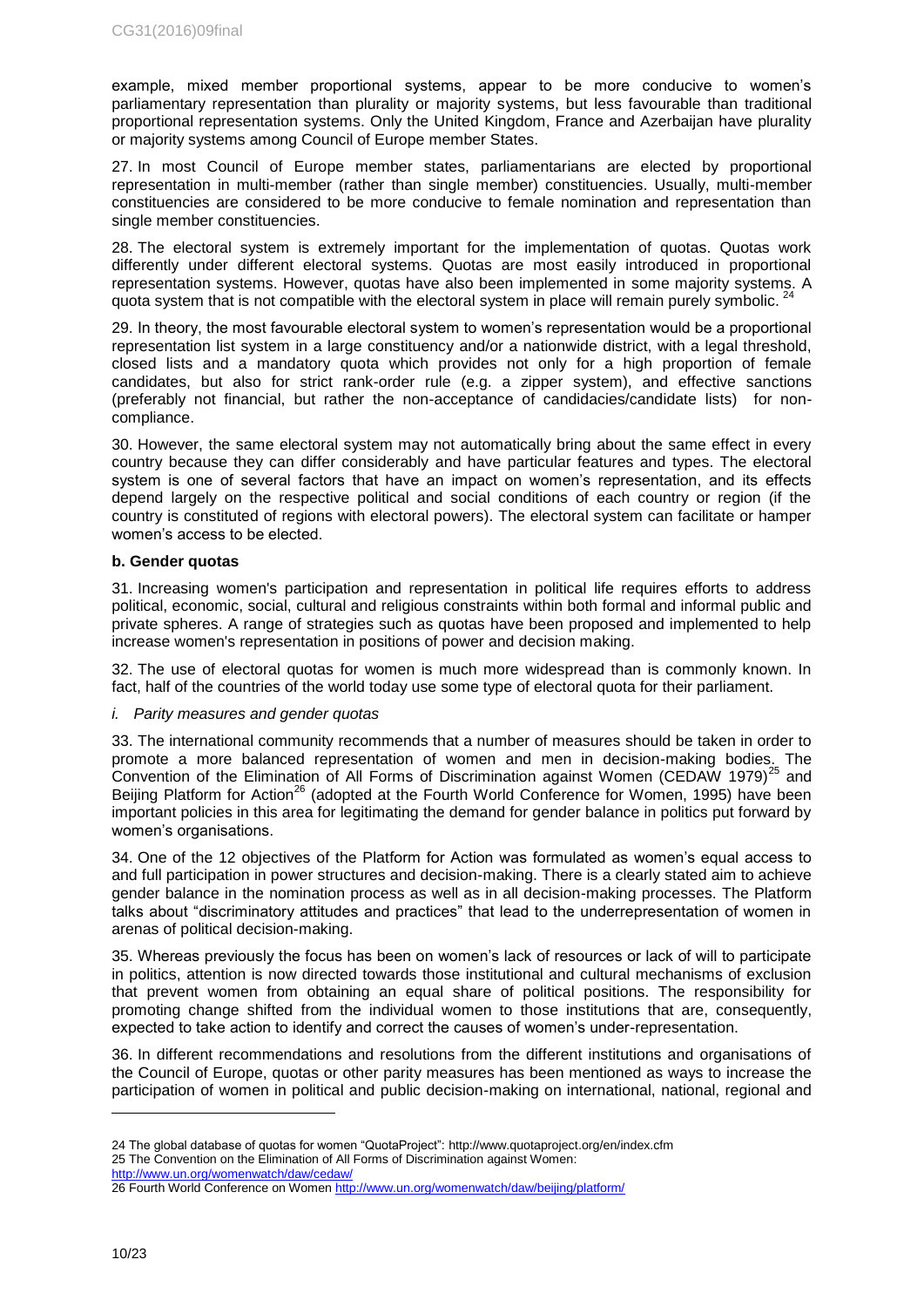local level (the previously mentioned Committee of Ministers Rec (2003)3, PACE Resolution 1706 (2010) on Increasing women's representation in politics through the electoral system and Congress Resolution 303(2010) on Achieving sustainable gender equality in local and regional political life as well as the Committee of Ministers CM(2009)68, Declaration: Making gender equality a reality<sup>27</sup>).

# *ii. Types of quotas*

37. Gender quotas<sup>28</sup> may be introduced at any level of the political system: national, regional or local. Given the slow speed by which the number of women in politics is growing, there are increased calls for more efficient methods to reach a gender balance in political institutions. Quotas present one such mechanism. Because of its relative efficiency, the hope for a dramatic increase in women's representation by using this system is strong. At the same time quotas raise serious questions and, in some cases, strong resistance. There are three main types of gender quotas used in politics:

- reserved seats (constitutional and/or legislative);
- legal candidate quotas (constitutional and/or legislative);
- political party quotas (voluntary).

38. While reserved seats regulate the number of women elected, the other two forms set a minimum for the share of women on the candidate lists, either as a legal requirement or a measure written into the statutes of individual political parties. There are however many more types.

39. Since legal quotas provided in constitutions and/or electoral laws are obligatory by nature, they seem to be more effective than voluntary party quotas. However, this is not necessarily the case. The successful adoption and implementation of legal quotas require not only strict placement mandates and effective enforcement mechanisms, but also the commitment of parties. Even with legal quotas, political parties play a key role in implementing them. Resistant party gatekeepers may find ways to bypass quota legislation or only poorly implement the respective provisions.

#### *iii. Parties as gatekeepers*

40. Political parties are vital in the promotion of women in politics. The power to recruit, select and nominate candidates is in the hands of political parties, whatever the electoral system. The stage at which the party gatekeepers actually choose the candidates is the crucial stage for getting women elected. Any attempt to address the issue of women's under-representation in politics must, therefore, target the political parties and their views and strategies on more inclusive decision-making assemblies. A quota system places the burden of recruitment not on the individual woman, but on those who control the recruitment process. Most often voters have very little knowledge how the candidates they can chose between have emerged. Voters tend to vote primarily for the party label rather than individual candidates.

41. Different types of quotas target different levels in the nomination process. Quotas usually target one of three levels in the nomination process:

- the pool of potential candidates (aspirants),
- the candidates that stand for election (candidates)
- the elected.

42. Even if constitutional amendments and new electoral laws providing gender quotas might seem more commanding, it is not at all evident that these methods are more efficient than political party quotas when it comes to increasing the number of women. It all depends on the actual rules. The crucial question is whether the nominated women are placed in a position with a real chance of election. It is equally important whether the rank order of the candidates on the lists is regulated, so that women candidates are not just placed at the bottom of the lists or if there is a rank order "zippersystem". Sanctions for non-compliance are also important to look at.

## *iv. Quota percentage*

43. Quotas for women require that women constitute a certain number or percentage of the members of a body to make an impact. The core idea behind this system is to recruit women into political positions and to ensure that women are not only a token few in political life. Previous notions of

<sup>27</sup> CM(2009)68 final <https://wcd.coe.int/ViewDoc.jsp?id=1441675&Site=CM>

<sup>28</sup> [www.quotaproject.org](http://www.quotaproject.org/)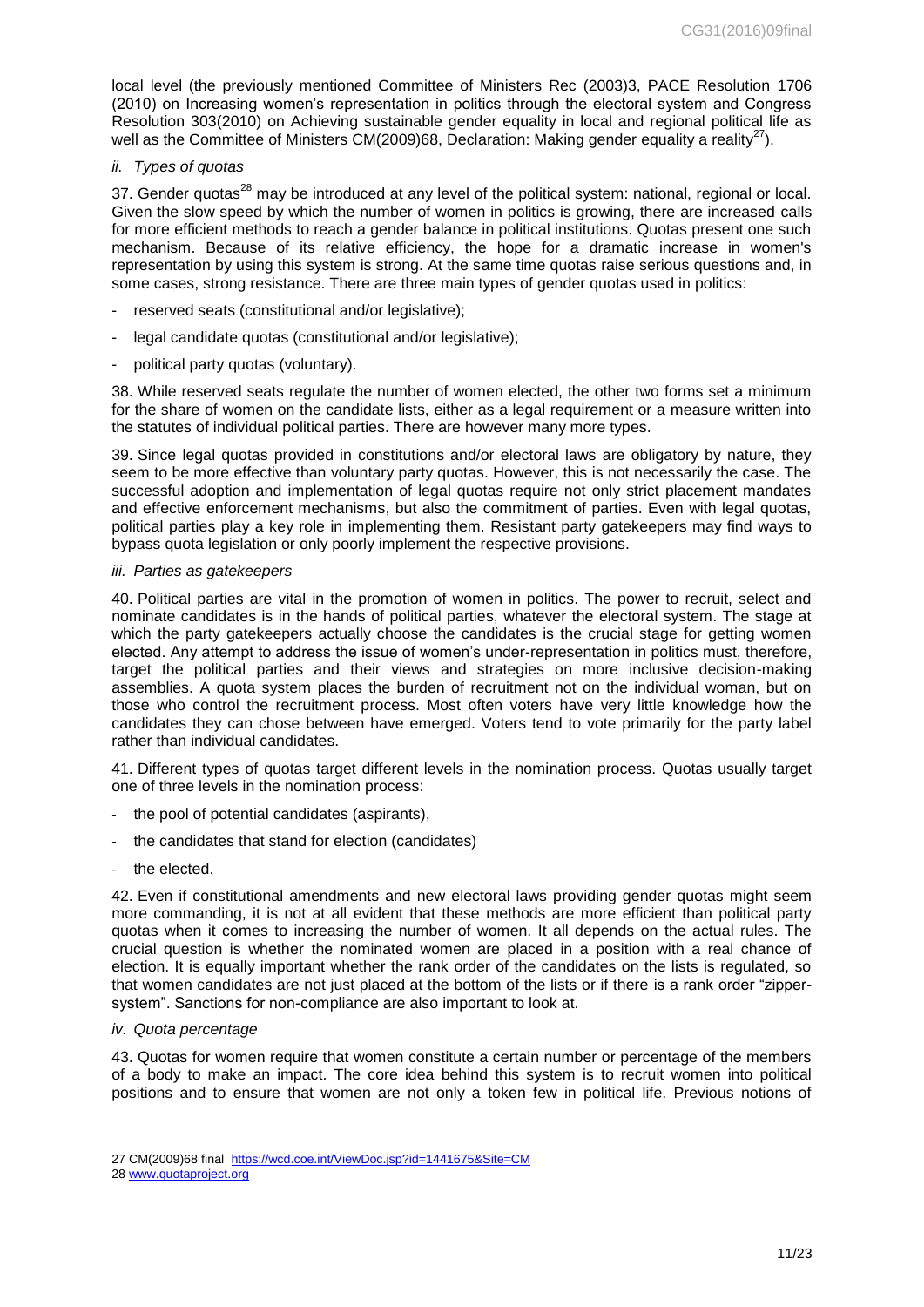having reserved seats for only one or for very few women, representing a vague and all-embracing category of "women", are no longer considered sufficient. Today, quota systems aim at ensuring that women constitute a large minority of 20, 30 or 40%, and more ambitiously to ensure a true gender balance of 50-50%.

44. Most quotas aim at increasing women's representation, because the problem is usually the underrepresentation of women - this is relevant since women usually constitute 50% of the population in any given country. Some quota systems are constructed as gender-neutral, which means that they aim to correct the under-representation of both women and men or at any rate set up a maximum for both sexes. In this case, the requirement may be that neither gender should occupy more than 60% and no less than 40% of the seats. A fifty-fifty quota is in its nature gender neutral, and it also sets a maximum for women's representation, which a minimum requirement for women in fact does not.

45. The "critical mass" concept as applied to the situation stipulates that once women constitute a particular portion thereof, politics and policies will be transformed. Often this is said to be at least one third of the seats in order to be able to exert a real influence on the decisions taken. However, for a better balance a minimum of 40 % needs to be reached and measures need to be taken to move beyond the "critical mass" level of women's representation.

46. There are some criticisms against the "critical mass" concept and how it can apply to gender balance in political representation. For our purposes, it may be more important to concentrate on the "critical acts" which can result in real gains in terms of gender equality. Networking through strong women's organisations, awareness-raising, mobilisation, capacity-building, creating issue coalitions, linking politicians, lobbyists and experts capable of taking advantage of political momentum and windows of opportunity are some of these.  $2^{\frac{9}{2}}$ 

## *v. Arguments for and against quotas*

47. Quotas, although a powerful instrument for increasing women's representation, are a controversial AT. Quotas, although a powerful measure. Set forth for and against the introduction of quotas as a measure. Various arguments have been set forth for and against the introduction of quotas as a means to increase the political presence of women. The Global Database of Quotas for Women<sup>3</sup> lines up some of the arguments for and against quotas:

48. Arguments against:

- Quotas are against the principle of equal opportunity for all, since women are given preference over men.
- Quotas are undemocratic, because voters should be able to decide who is elected.
- Quotas imply that politicians are elected because of their gender, not because of their qualifications and that more qualified candidates are pushed aside.
- Many women do not want to get elected just because they are women.
- Introducing quotas creates significant conflicts within the party organisation.
- Quotas violate the principles of liberal democracy.

49. Arguments for:

- Quotas for women do not discriminate, but compensate for actual barriers that prevent women from their fair share of the political seats.
- Quotas imply that there are several women together in a committee or assembly, thus minimizing the stress often experienced by the token women.
- Women have the right as citizens to equal representation.
- Women's experiences are needed in political life.
- Election is about representation, not educational qualifications.
- Women are just as qualified as men, but women's qualifications are downgraded and minimized in a male-dominated political system.

<sup>29</sup> The implementation of Quotas, European Experiences, International Institute for Democracy and Electoral Assistance, 2004, p. 160

<sup>30</sup> The implementation of Quotas, European Experiences, p. 8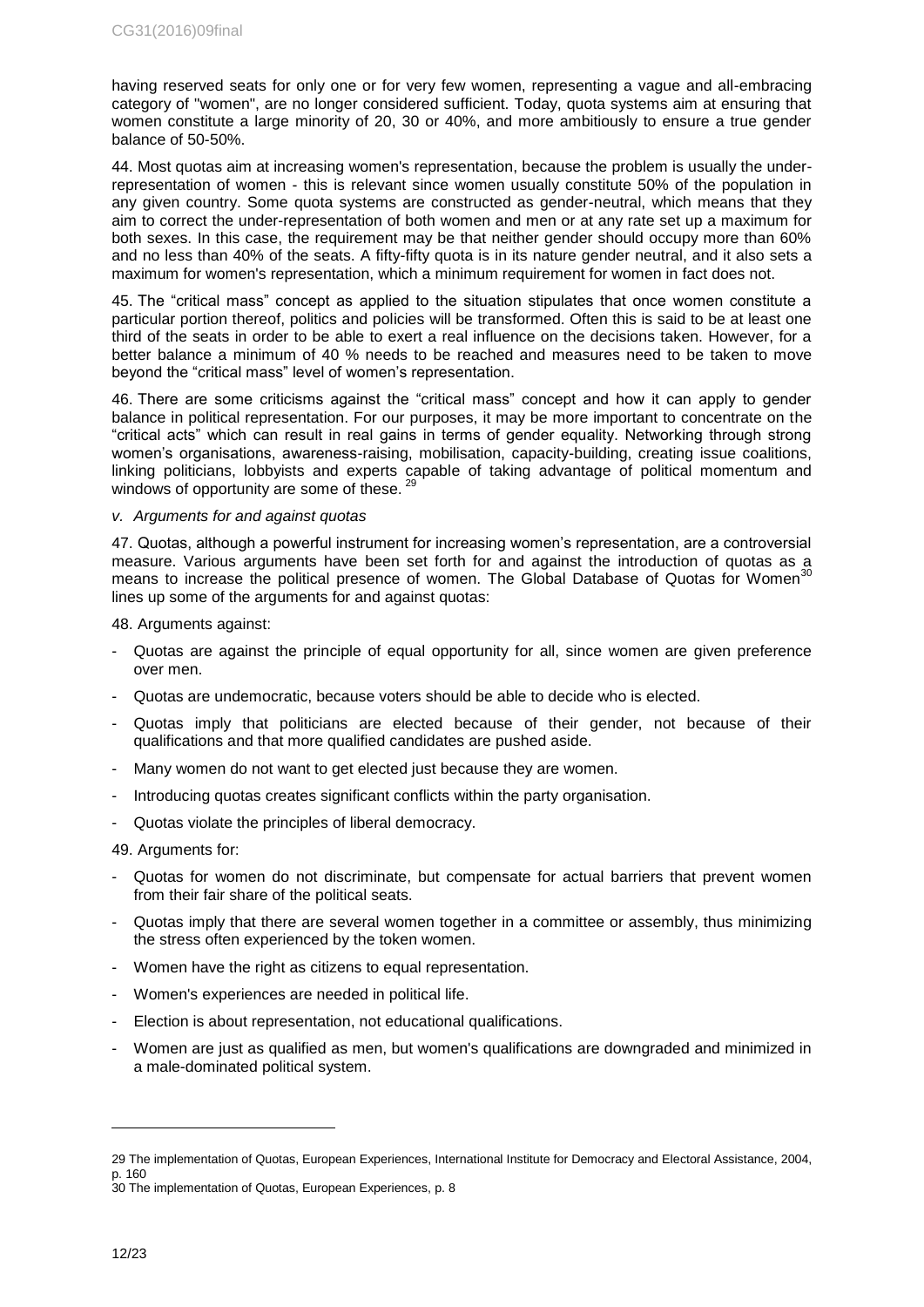- It is in fact the political parties that control the nominations, not primarily the voters who decide who gets elected; therefore quotas are not violations of voters' rights.
- Introducing quotas may cause conflicts, but may be only temporarily.
- Quotas can contribute to a process of democratisation by making the nomination process more transparent and formalised.
- *vi. Fast track and incremental track discourses*

50. Electoral gender quotas represent "the fast track"<sup>31</sup> to equal representation of women and men in politics in contrast to "the incremental track". The incremental track is based on a belief in a steady and unbroken line of progress. As society develops and new, more gender equal generations succeed gender equality will be gradually attained. The focus is on women's resources and in women's labour market participation and educational level is expected to more or less automatically result in more women candidates.

51. According to the "fast track" the power hierarchy between the sexes is constantly reproduced also in younger generations and backlash is seen possible with regard to gender equality and the number of women in politics. Women's political representation will not improve automatically as time goes by with new generations, and men will not voluntarily give up powers attained.

52. There are also a third and a forth discourse; the gender-blind (gender is irrelevant when it comes to political representation from which follows no actions should be taken) and the politics-is-a-men'sbusiness (strongly preoccupied with gender but assumes women are unfit and unqualified for political positions and their role is as mothers and housewives).

#### *vii. Quotas at sub-national level in Europe*

53. The best information on the use of legal gender quotas or voluntary party quotas is found in the already cited Global Database of Quotas for Women<sup>32</sup>. The website is a collaborative effort of the Inter-Parliamentary Union and Stockholm University (IDEA). In this project, electoral quotas are defined as mandatory or targeted percentages of women candidates for public elections.

54. On this website, at the subnational (local and regional) level, you can find 33 member states of the Council of Europe who have gender quotas by law or voluntary party quotas. The information about sub-national level quotas provided is perhaps not exhaustive.

55. In 22 member states voluntary party quotas exists. It can be just one party or several parties: Austria, Croatia, Cyprus, Czech Republic, France, Germany, Greece, Hungary, Iceland, Italy, Lithuania, Luxembourg, Malta, Netherlands, Norway, Romania, Slovakia, Slovenia, Spain, Sweden, Switzerland and United Kingdom.

56. Fourteen member states have legal quotas on sub-national level. These countries have quotas by constitution (Greece, Italy) or electoral law (13) or both (Greece, Italy): Albania (33%), Belgium (50%), Bosnia/Herzegovina 40%), France ("binôme" or tandem ballot), Greece (33%), Italy (12 of 20 regions), Macedonia (33%), Montenegro (30%), Poland (35%), Portugal (33%), Serbia (33%), Slovenia (40%) and Spain (40%). Newest country is Georgia (30%), (France, Greece, Italy, Slovenia and Spain have also voluntary party quotas). The most common quota threshold is on 33 %, meaning that each gender should represent at least 33 % of the candidates. The highest threshold, 50 %, is in Belgium. The first country to introduce quotas was Belgium in 1994. Many of the countries introduced quotas in the 2000s. There are no legislated quotas for the regional level in federal states such as Austria and Germany or in the United Kingdom in contrast to countries with similar structures such as Italy, Spain and Portugal which have quotas for at least part of their regions.

57. All have rank orders rules, except Montenegro. The most common order is that in a group of three, both genders should be represented. In some countries, such as Belgium and Bosnia Hercegovina, the top two candidates cannot be of the same gender. "Zipper system" exists where every other candidate is a woman. All countries have sanctions for non-compliance. The most common type of sanction is that the list will be rejected and parties have to adjust the errors in order to get it approved. Other sanctions for non-compliance may result in reducing public funding.

<sup>31</sup> Women, Quotas and Politics, Routledge research in comparative politics, edited by Drude Dahlerup, 2006

<sup>32</sup> <http://www.quotaproject.org/>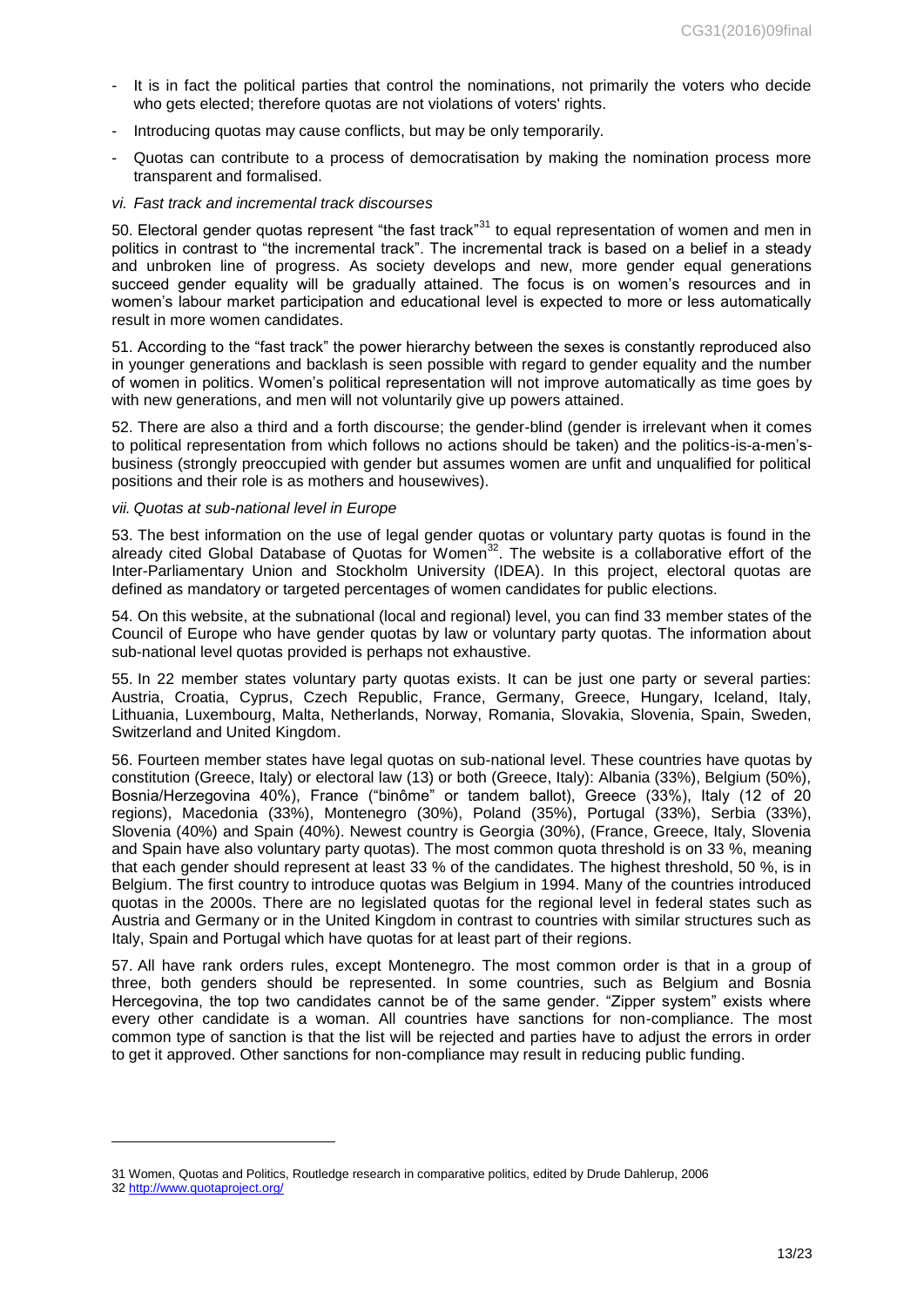# <span id="page-13-0"></span>**4. Electoral statistics on women and men's political representation at local and regional level**

# <span id="page-13-1"></span>**a. Access to statistics**

58. To have a reliable understanding of the situation two questions need to be asked: How has the Council of Europe's solid legal and policy framework been implemented in practice in the member states when it comes to women's political representation at local and regional level? What kind of monitoring has taken place? In order to be able to interpret and analyse the situation, gendersegregated statistics over time are needed.

59. To find out the results of the most recent elections on women's political representation at local and regional level in the Council of Europe member states, a questionnaire was sent to national delegations and associations with a request to diffuse it among their members.

60. The survey wanted to know the number of women elected mayors and councillors, the number of presidents and members of regional assemblies, existence of gender disaggregated statistics and if quotas exist, what kind of quotas. There were also questions about actions to support and strengthen women's political representation at local and regional level. There were 28 replies from the 47 national delegations: 23 were from member states and 5 from different regions within the member states.

61. It has unfortunately not been possible to interpret and analyse the whole situation in the member states in a satisfactory manner due to the limited number of answers received. Therefore it was necessary to seek more information from other sources to see what was possible to find. The EU Commission has better statistics about the results of elections at local and regional level than in the survey, although unfortunately not complete for the CoE member states (see below).

#### <span id="page-13-2"></span>**b. Summary of Congress survey's results**

62. Most of the respondents have gender-segregated statistics on women's political representation at regional and local level. Some also collect gender-segregated data on age, educational level and ethnicity.

63. Eight have electoral quota laws for elections at regional level, and nine at local level. Of those who answered no, two respondents answered that they expected a law to come, Czech Republic and Luxembourg. Six of them with quota laws have established rules for the order of candidates of each gender in the list of candidates. They also have sanctions if the law wasn't complied. When asked about the effects of those laws, there were different answers. Most of them found a small increase of women elected. It was clear that it had been effective, but not effective enough.

64. Seventeen of the twenty-eight respondents answered that there is at least one political party that have voluntary party quotas. The effects of this varied between the respondents. Some say it has had effects on women's political representation (Belgium, Spain and Turkey). Sweden and Czech Republic answered that it has had effect on the parties that use the voluntary party quota.

65. There were twenty-one respondents who answered that they had implemented specific actions to support and strengthen women's political participation at local and regional level. Both the state and NGOs had different initiatives. Examples of specific actions were strategic equality strategies, network of female mayors, gender equality committees and awareness raising campaigns. Some effects of these actions were an increasing knowledge of the importance of female representation and an increase in female candidates and mayors. (France, Lithuania, Slovakia, Belgium, Bosnia and Herzegovina, Georgia, Greece, Iceland and Latvia).

66. Ten respondents answered that political parties had started actions to get women active in politics, for example to start women's caucuses inside the parties, awareness raising activities, campaigns to encourage women's political participation and special working groups for gender equality.

67. Fifteen respondents said that the national organisations of local and regional authorities worked to promote the participation of women in politics: gender equality committees, support to women's organisations who trained female candidates in political work, mentor projects, implementation of gender mainstreaming etc. One such action was to encourage municipalities to sign the "European Charter for equality at local and regional level", the CEMR-charter.

68. It appeared from the survey that in the countries with the highest percentage of female mayors, mayors are elected indirectly by municipal and country councils. In other countries when mayors are elected directly by the citizens and nominated by the political parties, there are fewer women mayors.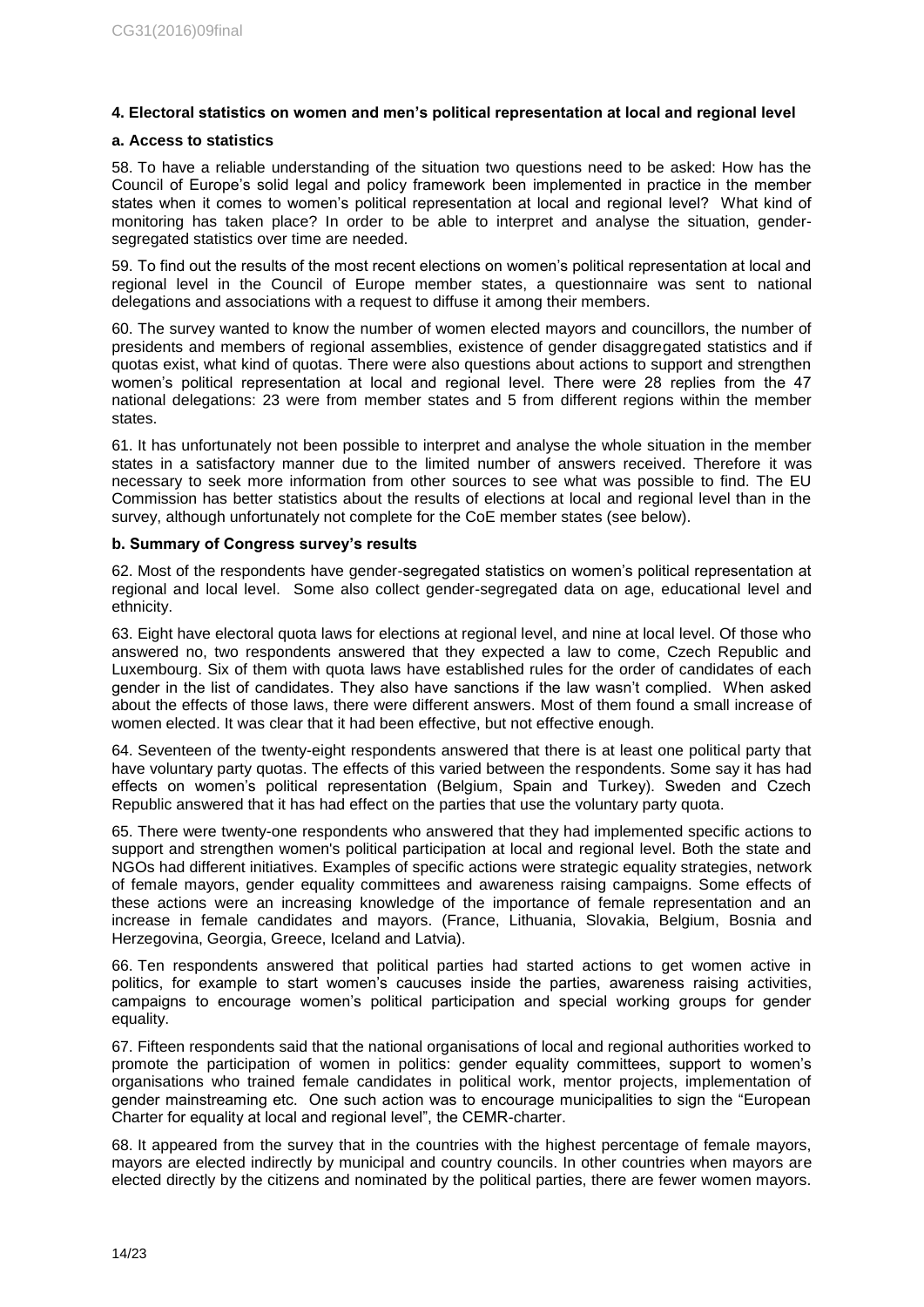A question that needs further research is whether this is because political parties are gatekeepers in the nomination process or whether citizens tend to elect men for mayors: Is it easier to become mayor in an indirect election if you are a woman?

#### <span id="page-14-0"></span>**c. Other statistics**

69. There has been one comparative study on the results of the first and second rounds of monitoring of Rec (2003)3 on balanced participation of women and men in political and public decision-making:  $(2005 \text{ data})^{33}$ . According to the recommendation, balanced participation is defined as a minimum representation of 40% of both sexes in all decision-making bodies. The years 2005 and 2008 were compared. In the study, both regional and local statistics were included. It had partly the same questions as in the actual survey. Unfortunately it is not the same countries who have answered the three surveys from 2005, 2008 and 2015, which makes meaningful comparison difficult.

70. The European Commission has been collecting gender-segregated data annually $34$  since 2003 for the regional level, the heads and members of regional assemblies, and since 2011 for the local level, mayors and municipal councillors. The Commission has statistics for all the 28 countries in the European Union as well as for Montenegro, Iceland, the Former Yugoslav Republic of Macedonia, Serbia, Lichtenstein and Norway - in total 35 countries. For 12 Council of Europe member states there are no statistics on the political representation of women and men at local level.

71. The statistics make it possible to see the development of women and men in 24 Council of Europe member states that have regional assemblies with the statistics from the Commission. We have chosen to show the years 2005 and 2015. But for the local level, we have chosen to show the statistics from the Commission 2015 and the statistics from of CoE statistics from 2005 for the 25 countries that were available both years.

72. The following tables showing female representation at the regional level is based on data taken from the European Commission. Regional assemblies do not exist in all countries. The tables showing female representation at the local level is partly based on data taken from the European Commission (2015 data) and partly based on data from the Parity Democracy study mentioned above.

33"Parity Democracy: a far cry from reality", a Council of Europe study (2010)

-

https://rm.coe.int/CoERMPublicCommonSearchServices/DisplayDCTMContent?documentId=0900001680591672 34 European Commission[: http://ec.europa.eu/justice/gender-equality/gender-decision-making/database/politics/index\\_en.htm](http://ec.europa.eu/justice/gender-equality/gender-decision-making/database/politics/index_en.htm)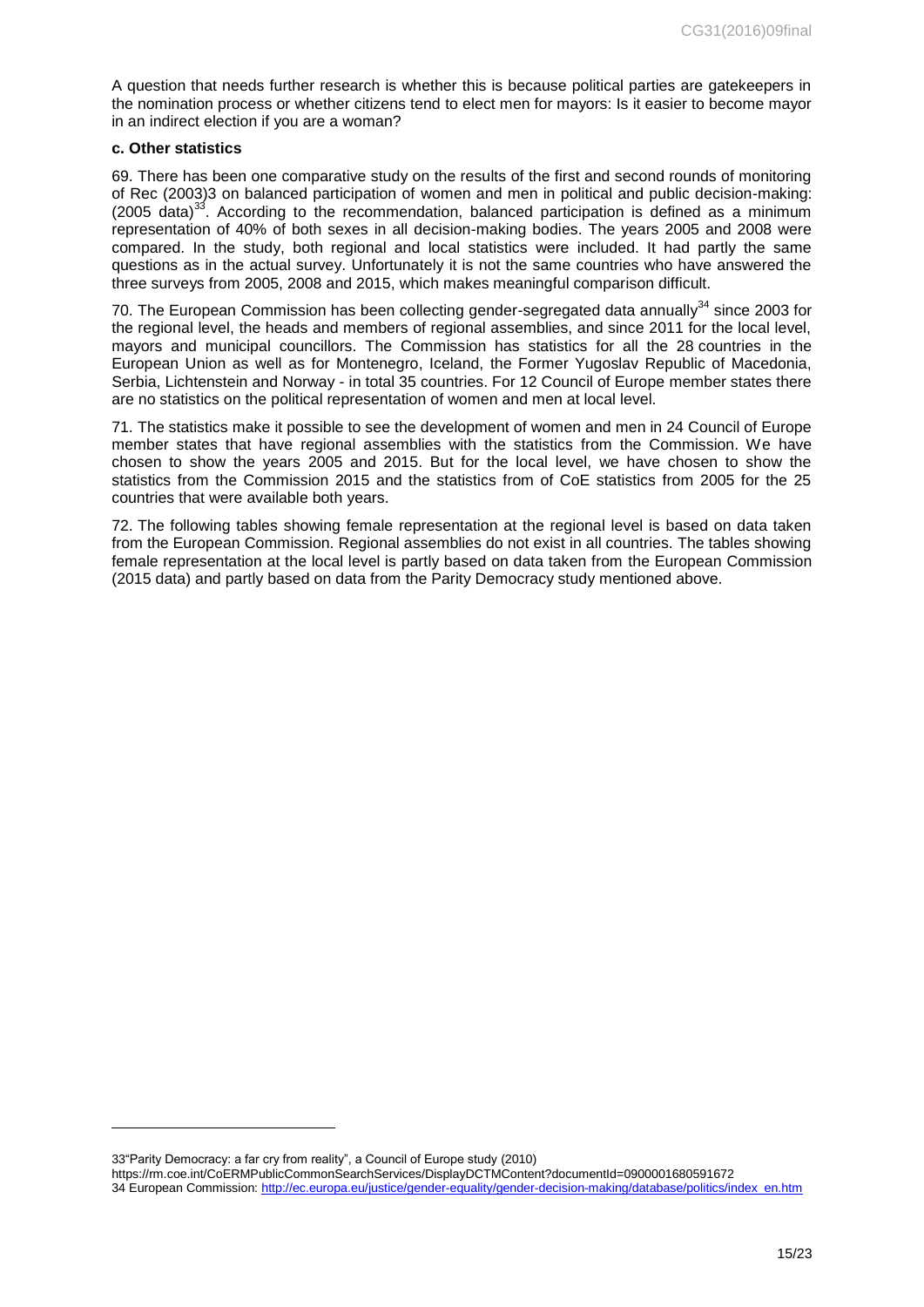| Members (regional assembly) | 2015            |                 | 2005                     |                 |
|-----------------------------|-----------------|-----------------|--------------------------|-----------------|
| <b>Member states</b>        | Women (%)       | Men (%)         | Women (%)                | Men (%)         |
| $EU-28$                     | $\overline{32}$ | 68              | 29                       | $\overline{71}$ |
| Belgium                     | $\overline{42}$ | 58              | $\overline{32}$          | 68              |
| <b>Czech Republic</b>       | 19              | 81              | $\omega$                 | $\omega$        |
| <b>Denmark</b>              | $\overline{39}$ | 61              | $\overline{a}$           | $\overline{a}$  |
| Germany                     | 32              | 68              | 32                       | 68              |
| Greece                      | 17              | 83              | $\overline{18}$          | $\overline{82}$ |
| Spain                       | 45              | 55              | 38                       | 62              |
| France                      | 49              | 51              | 48                       | 52              |
| Croatia                     | $\overline{22}$ | 78              | ä,                       | ä,              |
| Italy                       | $\overline{18}$ | 82              | 11                       | 89              |
| Latvia                      | 26              | 74              | ä,                       | $\Box$          |
| Hungary                     | $\overline{11}$ | 89              | $\overline{13}$          | $\overline{87}$ |
| <b>The Netherlands</b>      | $\overline{34}$ | 66              | $\omega$                 | ÷,              |
| Austria                     | 32              | 68              | 30                       | 70              |
| Poland                      | $\overline{24}$ | 76              | 16                       | 84              |
| Portugal                    | 23              | 77              | $\overline{10}$          | 90              |
| Romania                     | 15              | 85              | L.                       | L.              |
| Slovakia                    | 15              | 85              | $\overline{\phantom{a}}$ | ä,              |
| Finland                     | 44              | 56              | 40                       | 60              |
| Sweden                      | 48              | $\overline{52}$ | 46                       | $\overline{54}$ |
| <b>United Kingdom</b>       | 31              | 69              | $\overline{21}$          | 79              |
| Republic of Serbia          | 19              | 81              | $\overline{\phantom{a}}$ | ÷.              |
| <b>Turkey</b>               | $\overline{8}$  | 92              | $\overline{2}$           | 98              |
| Norway                      | 45              | 55              | 44                       | 56              |
| All countries               | 28              | 72              | $\overline{25}$          | 75              |

| Table 1.1 Members of regional assemblies |  |
|------------------------------------------|--|
|------------------------------------------|--|

73. In ten years there has been an increase of 3% of women in regional assemblies. In 2005 four regional assemblies had reached the minimum representation of 40 %. In 2015 there were six. In eight regional assemblies there are less than 20% women 2015 (Romania, Turkey, Czech Republic, Serbia, Hungary, Slovakia, Greece and Italy). Twelve regional assemblies have increased the representation of women. The biggest increases were made by Portugal and Belgium and United Kingdom.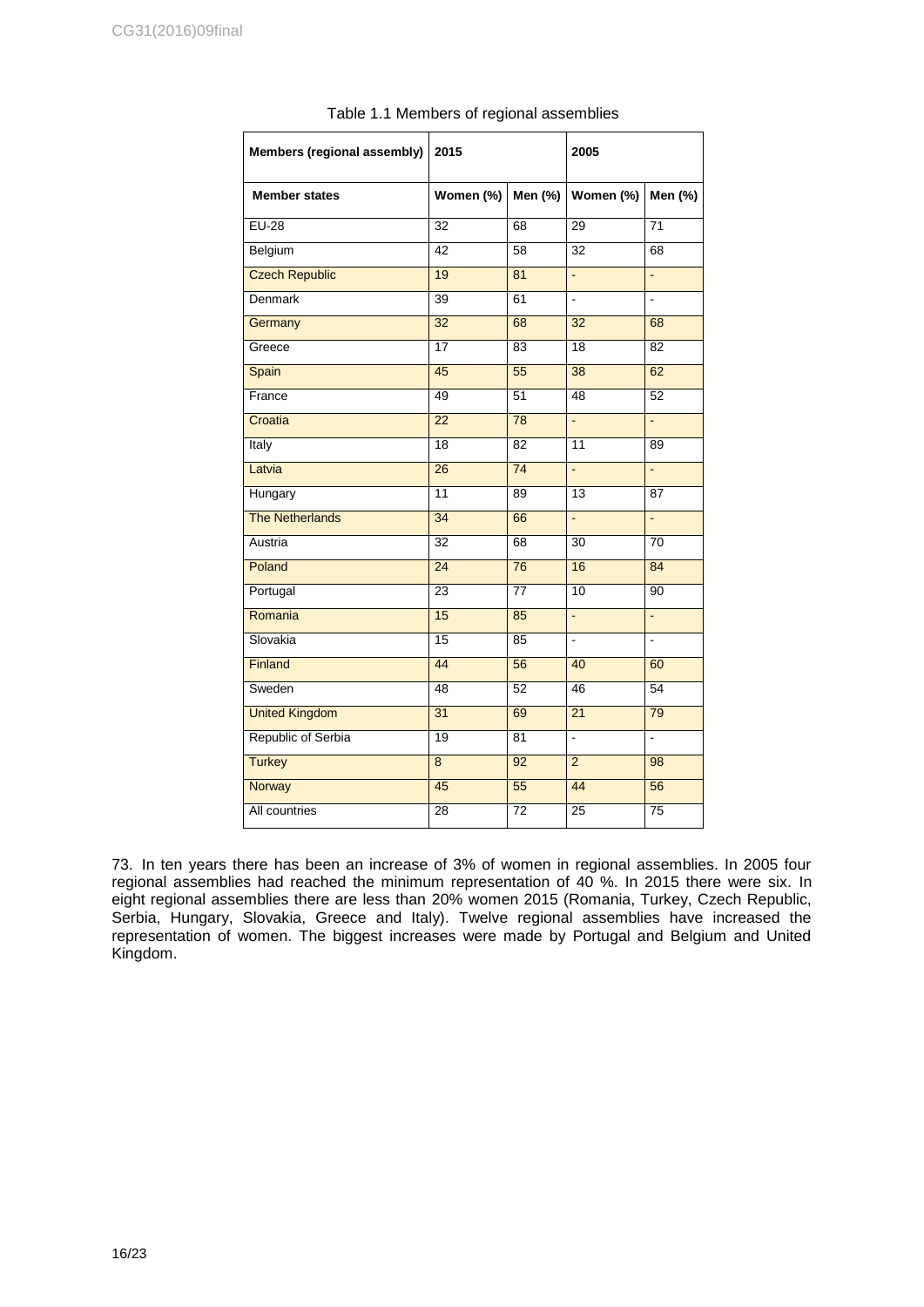| <b>Presidents</b><br>(regional<br>assembly) | 2015            |                 | 2005                     |                 |
|---------------------------------------------|-----------------|-----------------|--------------------------|-----------------|
| <b>Member states</b>                        | Women (%)       | Men (%)         | Women (%)                | Men (%)         |
| $EU-28$                                     | 17              | 83              | 16                       | 84              |
| Belgium                                     | 0               | 100             | $\overline{0}$           | 100             |
| <b>Czech Republic</b>                       | $\overline{7}$  | 93              | 15                       | 85              |
| <b>Denmark</b>                              | 40              | 60              | $\overline{a}$           | ÷.              |
| Germany                                     | 31              | 69              | 19                       | $\overline{81}$ |
| Greece                                      | 15              | 85              | 9                        | 91              |
| Spain                                       | 65              | 35              | 29                       | $\overline{71}$ |
| France                                      | $\overline{4}$  | 96              | 8                        | 92              |
| Croatia                                     | 14              | 86              | $\Box$                   | ä,              |
| Italy                                       | 14              | 86              | $\overline{18}$          | 82              |
| Latvia                                      | 20              | 80              | L.                       | ä,              |
| Hungary                                     | 5               | 95              | 15                       | 85              |
| <b>The Netherlands</b>                      | 8               | 92              | $\overline{28}$          | 72              |
| Austria                                     | 22              | 78              | $\overline{11}$          | 89              |
| Poland                                      | 19              | 81              | $\overline{7}$           | 93              |
| Portugal                                    | $\overline{50}$ | $\overline{50}$ | $\overline{0}$           | 100             |
| Romania                                     | $\overline{0}$  | 100             | $\frac{1}{2}$            | L,              |
| Slovakia                                    | $\Omega$        | 100             | 12                       | 88              |
| Finland                                     | $\overline{21}$ | 79              | 16                       | 84              |
| Sweden                                      | $\overline{33}$ | 67              | 40                       | 60              |
| <b>United Kingdom</b>                       | 50              | 50              | $\overline{38}$          | 62              |
| Republic of Serbia                          | 0               | 100             | $\overline{\phantom{a}}$ | ä,              |
| <b>Turkey</b>                               | $\overline{7}$  | 93              | $\overline{0}$           | 100             |
| Norway                                      | $\overline{26}$ | $\overline{74}$ | $\overline{32}$          | 68              |
| All countries                               | $\overline{15}$ | 85              | $\overline{13}$          | $\overline{87}$ |

Table 1.2 Regional presidents

74. In ten years there has been a 2% increase in the number of women in regional assemblies which cannot be called significant. Four out of twenty-three member states have no woman heads of regional assemblies. Ten years ago there were three.

75. Thirteen countries have less than 20% women presidents in their regional assemblies. Eight countries have less female heads 20 of regional assemblies 2015 than 2005. Four have between 20- 29% women. Two have between 30-39 % women. Four have reached 40% women or more. Spain, Portugal and United Kingdom have increased the number of women presidents a lot. Denmark has reached 40-60%.

76. All in all, in the regions, the situation does not look too bright; progress is slow. It would appear that it is much more difficult to have a position of power for women in regional assemblies.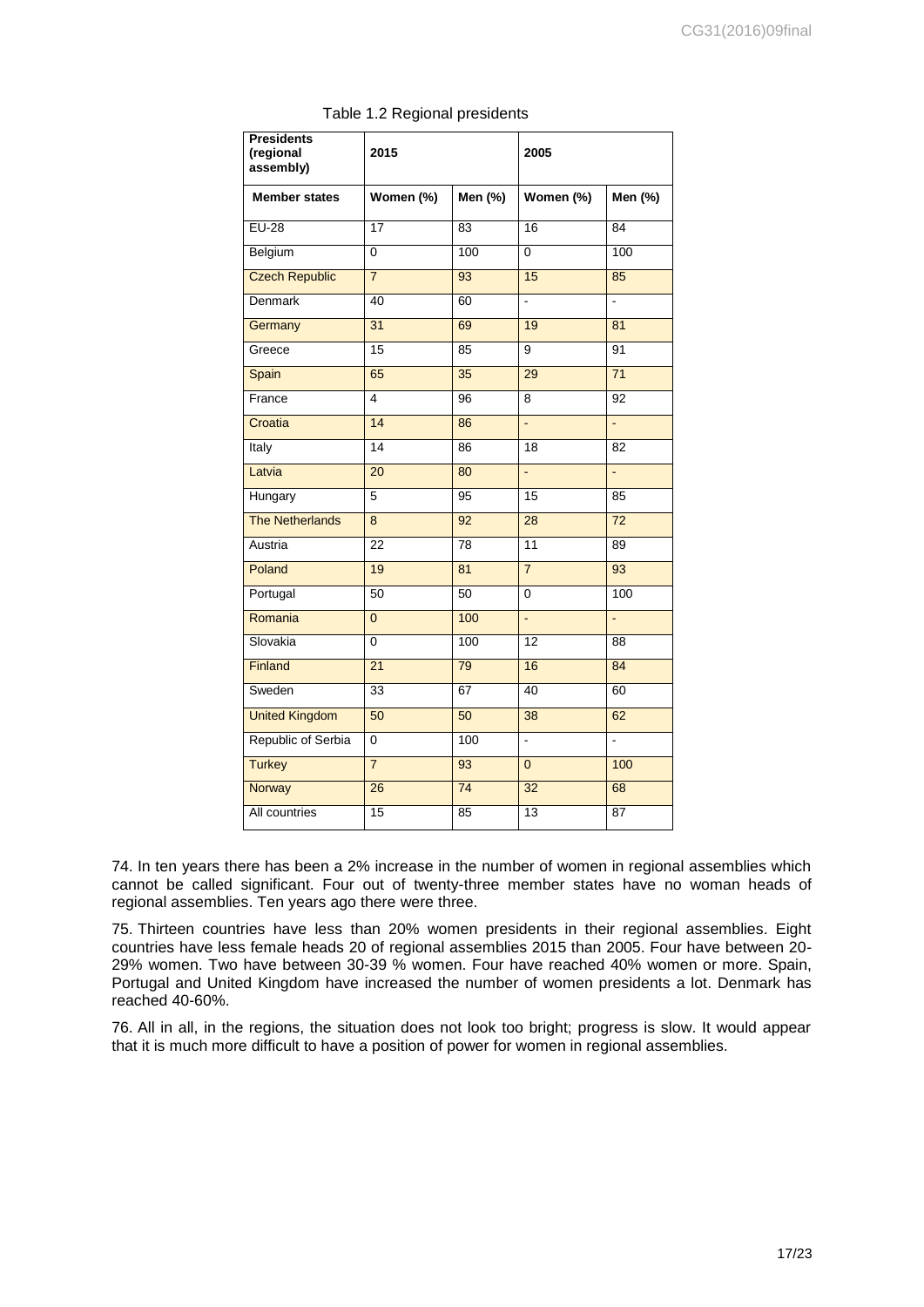| <b>Municipal</b><br>councillors  | 2015            |                 | 2005            |                   |
|----------------------------------|-----------------|-----------------|-----------------|-------------------|
| <b>Member</b><br>state           | Women (%)       | Men (%)         | Women (%)       | Men (%)           |
| <b>Belgium</b>                   | 36              | 64              | 26,5            | 73,5              |
| Czech<br>Republic                | 27              | 73              |                 |                   |
| Denmark                          | 30              | 70              | 27              | 73                |
| Germany                          | ċ,              | ÷               | 24,4            | 75,6              |
| Estonia                          | 31              | 69              | 28,4            | 71,6              |
| Ireland                          | $\overline{20}$ | 80              | 18,9            | 81,1              |
| Greece                           | $\overline{18}$ | 82              |                 |                   |
| Spain                            | 35              | 65              | 26              | 74                |
| Croatia                          | $\overline{20}$ | $\overline{80}$ | 10,7            | 89,3              |
| Italy                            | 27              | 73              | 16,9            | 83,1              |
| Cyprus                           | 18              | 82              | 20,4            | 79,6              |
| Latvia                           | 31              | 69              | 42,3            | $\overline{57,7}$ |
| Lithuania                        | 25              | 75              | 20,6            | 79,4              |
| Luxembour<br>g                   | 22              | 78              | 17,8            | 82,2              |
| Hungary                          | 30              | 70              |                 |                   |
| <b>The</b><br><b>Netherlands</b> |                 | t               | 16              | 84                |
| Portugal                         | 26              | $\overline{74}$ |                 |                   |
| Slovenia                         | 32              | 68              | $\overline{13}$ | 87                |
| Finland                          | 36              | 64              | 36,4            | 63,6              |
| Sweden                           | 44              | $\overline{56}$ | 42,4            | 57,6              |
| Iceland                          | 44              | 56              | 31,2            | 68,8              |
| Turkey                           | 11              | 89              |                 |                   |
| Liechtenstei<br>n                | 17              | 83              | 28,3            | 71,7              |
| Norway                           | 38              | 62              | 35,5            | 64,5              |

# Table 1.3 Municipal Representatives

77. The table is a selection of municipalities in order to be able to compare the development 2005 and 2015. Two out of 23 countries have reached the minimum representation of 40% 2015 at local level, Iceland and Sweden. Only Sweden had more than 40% both years. Nineteen have more than 20% female councillor. That is seven more than 10 years ago. Six have less than 20% representation. That is as many as ten years ago. Twelve have increased their representation of women councillors.

78. With the figures we have from 2005 we can see that there have been huge increases for example for Slovenia, Spain, Croatia, Iceland and Italy. The number of female councillors in Latvia has decreased by around 11%, while the rest have increased between 2-4%. This question requires research which is beyond the scope of this report.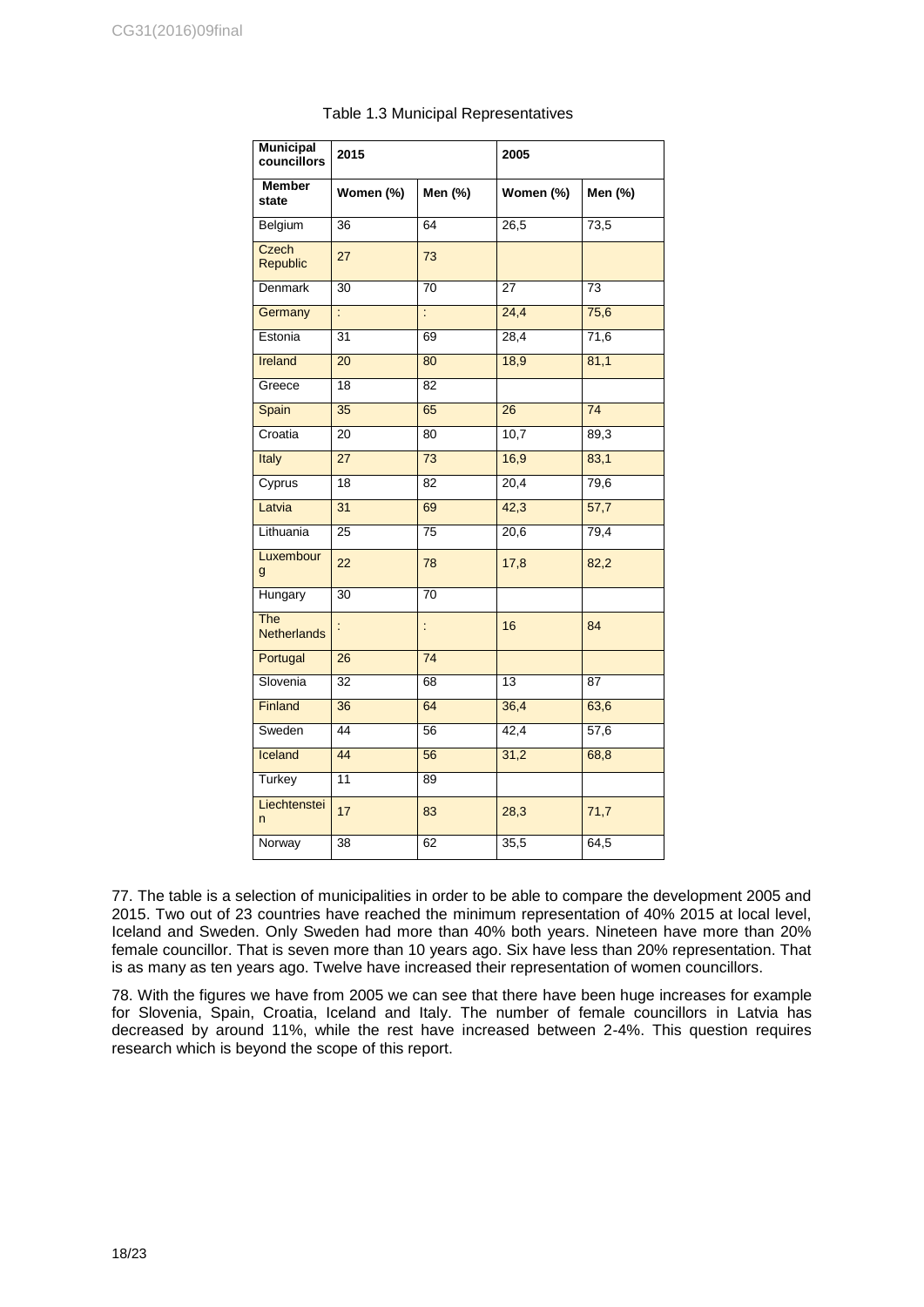| <b>Mayors</b>          | 2015            |                 | 2005             |                   |
|------------------------|-----------------|-----------------|------------------|-------------------|
| <b>Member state</b>    | Women           | Men             | Women            | Men               |
|                        | $(\%)$          | (%)             | (%)              | (%)               |
| Belgium                | $\overline{13}$ | 87              | 8,5              | 91,5              |
| <b>Czech Republic</b>  | $\overline{4}$  | 96              | $\overline{0}$   | 100               |
| Denmark                | $\overline{12}$ | 88              | 7,7              | 92,3              |
| Germany                | 10              | 90              | 7,5              | 92,5              |
| Estonia                | 14              | 86              | 13,3             | 86,7              |
| Ireland                | 19              | 81              | 20,2             | 79,8              |
| Greece                 | $\overline{4}$  | 96              | $\overline{2}$   | 98                |
| Spain                  | 17              | 83              | 12,5             | 87,5              |
| Croatia                | $\overline{7}$  | $\overline{93}$ | 3,9              | 96,1              |
| Italy                  | 13              | 87              | $\overline{9,6}$ | 90,4              |
| Cyprus                 | 0               | 100             | $\overline{3}$   | $\overline{97}$   |
| Latvia                 | 24              | $\overline{76}$ | 36,4             | 63,6              |
| Lithuania              | $\overline{5}$  | $\overline{95}$ | $\overline{5}$   | 95                |
| Luxembourg             | 10              | 90              | 10,2             | 89,8              |
| Hungary                | $\overline{20}$ | 80              | 14,4             | 85,6              |
| <b>The Netherlands</b> | $\overline{21}$ | 79              | 18               | 82                |
| Austria                | $\overline{6}$  | 94              | $\overline{2}$   | 98                |
| Portugal               | $\overline{8}$  | 92              | 5,2              | 94,8              |
| Slovenia               | 8               | 92              | 5,7              | $\overline{94,3}$ |
| Finland                | 17              | 83              | 13,4             | 86,6              |
| Sweden                 | $\overline{37}$ | 63              | 32,1             | 67,9              |
| Iceland                | 26              | $\overline{74}$ | 19,2             | 80,8              |
| Turkey                 | $\overline{3}$  | 97              | 0,6              | 99,4              |
| Liechtenstein          | $\overline{9}$  | 91              | $\overline{0}$   | 100               |
| Norway                 | $\overline{22}$ | $\overline{78}$ | 17,1             | 82,9              |

79. No country has what the Committee of Ministers defines as balanced participation with mayors, which is a minimum representation of 40% of both sexes in all decision-making bodies in political life.

80. Cyprus was the only country that did not have a female mayor in 2015. In 14 countries there are less than 10 % female mayors while in Latvia, Hungary, the Netherlands, Slovakia and Iceland there are between 20-29% female mayors. The rest of the countries have less than 20%. Sweden is the only country who had more than 30% female mayors, 37%.

81. However it is clear that most countries have increased their percentage of women mayors.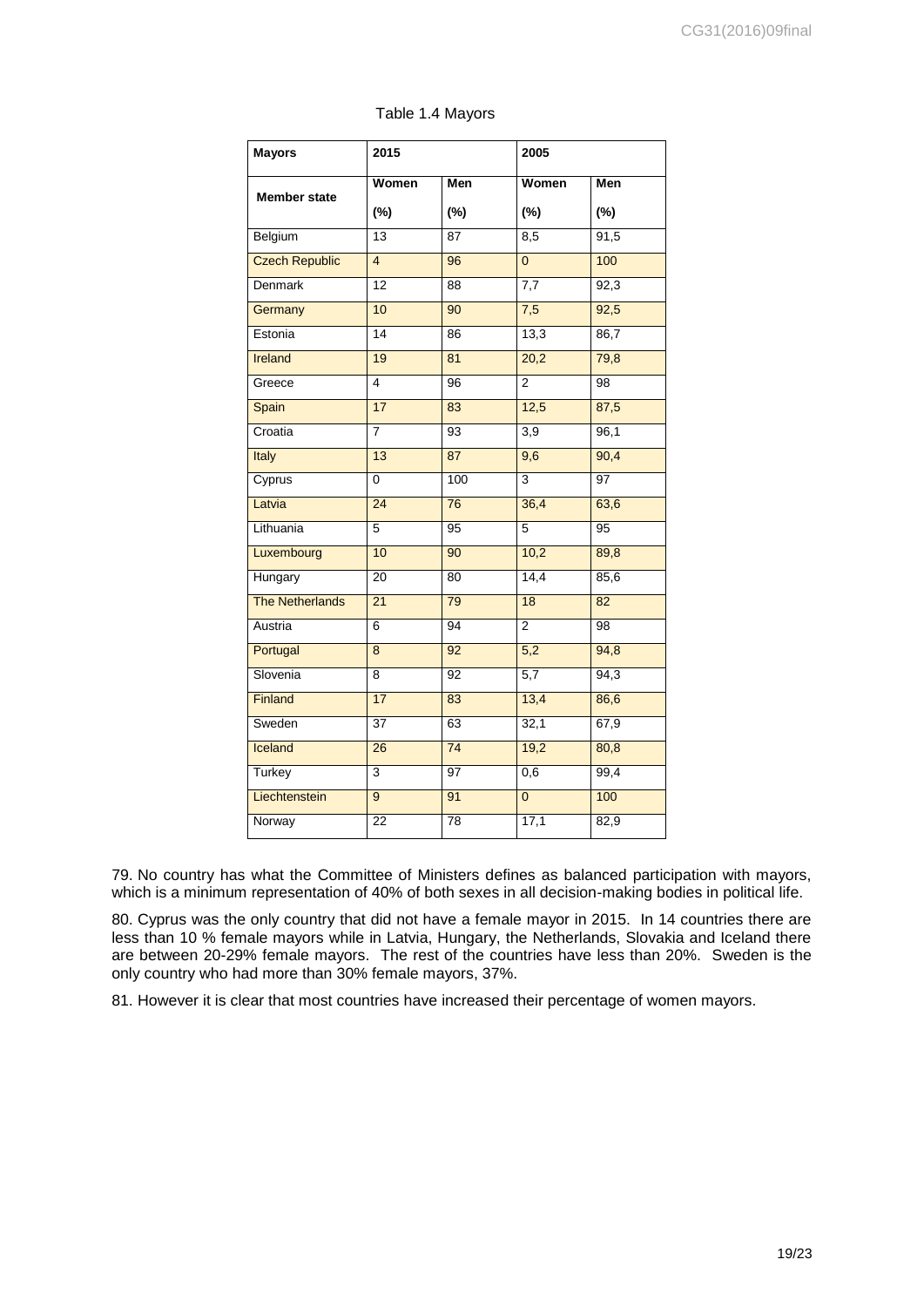|                  | <b>Mayor or leader</b> |         | <b>Members</b>      |    |
|------------------|------------------------|---------|---------------------|----|
|                  | Women (%)              | Men (%) | Women (%)   Men (%) |    |
| All<br>countries | 15                     | 85      | 35                  | 65 |

Table 1.5 Mayors and council or assembly members in 2015<sup>35</sup>

82. If you use the Commission statistics from all the 35 member states at local level, you will find that in 2015 the percentage is getting closer to the definition of balanced participation, with women at 35% and men at 65%, although it still has not reached the prescribed level of balanced participation in political decision-making.

83. In France, Sweden and Iceland, 40% or more of the councillors are women. Belgium, Denmark, Estonia, Greece, Spain, Hungary, Latvia, Slovakia, Finland, United Kingdom and Norway had between 30-39% female councillors. Thirteen countries have between 20-29% female councillors and five countries between 10-19%.

84. Data from all 35 member states at local level given in Commission statistics reveal that there were 15% female mayors versus 85% male in 2015, a fact which can be interpreted as evidence that positions of power in municipalities are still a male-dominated work space.

# <span id="page-19-0"></span>**d. Impact of quotas: a first assessment after a decade of quota application**

85. The question that most concerns us here is to understand whether it is possible to deduce from the above data if gender quota systems have had an impact on the result of elections or not, and whether there are other factors of importance that determine the results.

86. Many of the 14 countries with electoral quotas by law at the sub-national level have not had them for a long time. Most of these quota applications started around 10 years ago. Some of the countries that have quotas have a higher proportion women elected, at least at councillor level or among members of regional assemblies. Denmark is an exception in that they introduced voluntary party quotas and later abandoned them, but still have a bit higher representation of women than many other countries.

87. Belgium, which was the first country to introduce electoral quotas for gender, has the highest threshold, with 50%. The women representatives were 42% of the members in the regional assemblies in 2015, which means an increase of 10% as compared to 2005. The same increase is seen in their municipal councils, where the percentage of female councillors increased from 26% to 36% between 2005 and 2015. Looking at mayors and regional assembly presidents, one can see that the number of female representatives is still very low. In fact, in both 2005 and 2015, there were no female regional presidents.

88. In Spain, the threshold for the electoral quotas is at 40% and in 2015 the regional assemblies reached the percentage of 45% women representatives, which was an increase from 38% in 2005. And when it comes to regional presidents, the female representatives stand for 65% in 2015, which is the absolute highest percentage of women ever. Greece, Portugal and Serbia all have thresholds at 33%, and Poland's threshold is 35%. In 2015, these countries had between 17% and 24% female representatives in the regional assemblies. In Greece there has been no increase since 2005 whereas in Portugal, the change has been substantial, as there were 50% female regional presidents in 2015, compared with zero in 2005.

89. The higher the threshold, the higher the percentage of female representatives in the regional assemblies. This is an interesting finding; however, more research is necessary to know how, and if, these two really correlate with each other.

# <span id="page-19-1"></span>**e. Voluntary party quotas**

90. It is noteworthy that in some countries that apply only voluntary party quotas, women's representation is high, as in Sweden, Norway, the Netherlands and Iceland. The general assumption

<sup>35</sup> European Commission's database on decision-making at local level: [http://ec.europa.eu/justice/gender-equality/gender](http://ec.europa.eu/justice/gender-equality/gender-decision-making/database/politics/municipal-councils/index_en.htm)[decision-making/database/politics/municipal-councils/index\\_en.htm](http://ec.europa.eu/justice/gender-equality/gender-decision-making/database/politics/municipal-councils/index_en.htm)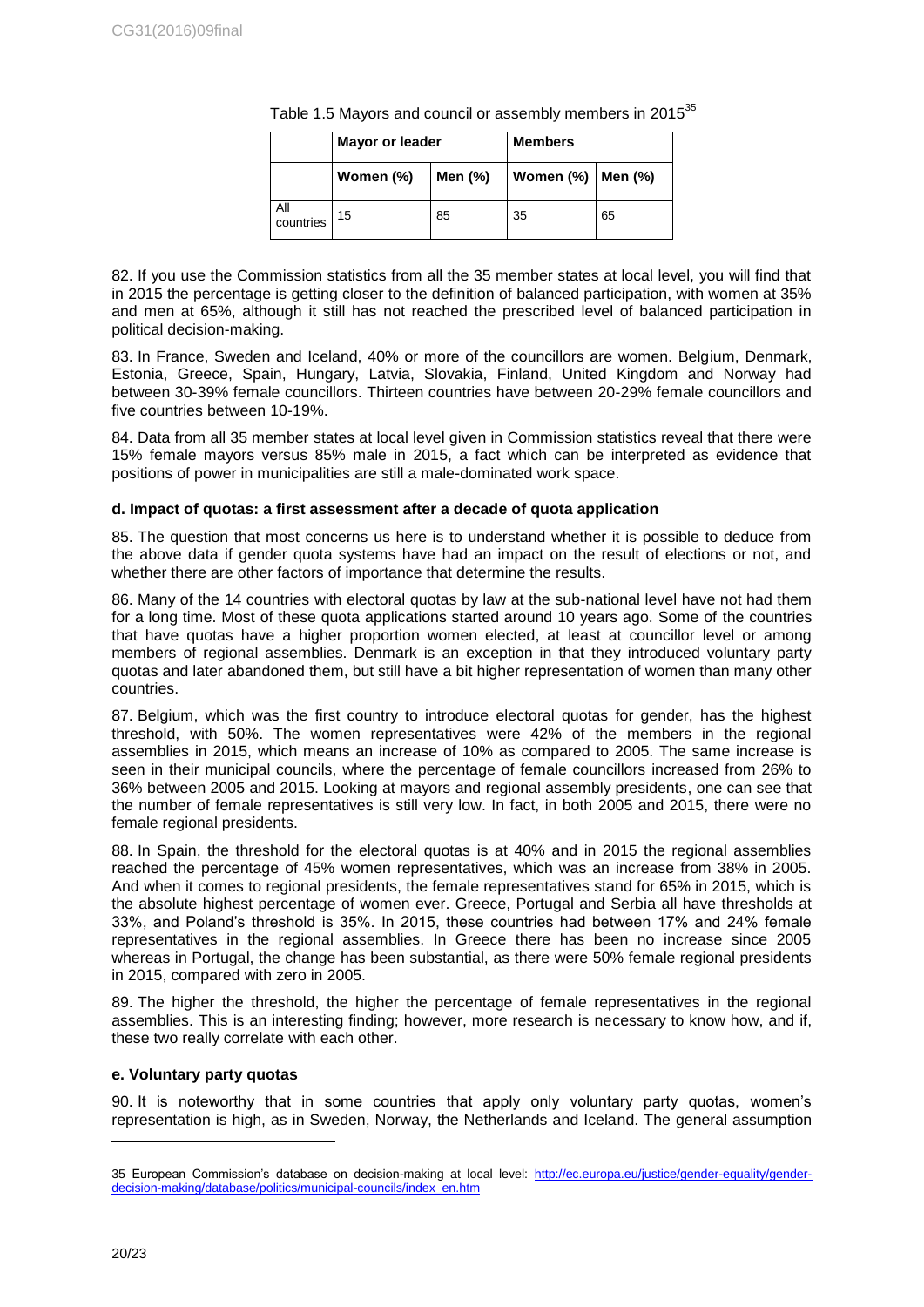is that high levels of representation, like in Sweden and Norway, have resulted mainly from party quotas. However, it is important to note that in both countries such quotas were established only after women had already gained significant representation. It can be argued that in these cases, quota provisions played only a limited role. Instead a combination of structural factors such as institutional, socioeconomic and cultural factors, and strategic factors such as the activities and campaigns launched by parties and the women's movement explain patterns of women's representation.

91. As regards the implementation of quotas, it is difficult to make conclusions about the connection between types of quota provisions and women's representation – other than that many quota provisions are not properly implemented. There is also a lack of data to make an effective assessment of the effect of quota rules and regulations. And yet women's representation might increase as a result of the very debate about introducing quotas.

92. There are mainly two types of sanctions for non-compliance in legislated quota legislations: rejection of lists before the elections and reducing public funding. Some countries has adopted financial incentives (e.g. Georgia: political parties that do not include in their candidate lists for elections a minimum of 20% candidates of a different gender in a group of every 10 candidates are not entitled to the supplementary public funding. The system does not seem to have the wanted  $effect^{36}$ ).

93. When voluntary party quotas are adopted, the central party organisation or other relevant body must make a 'contract' with the local party organisations about the practical implementation of the quota regulation.

94. There are discrepancies between quota requirements and actual representation. You can find information about quotas rules that have been adopted and you can see that there is a lack of compliance in practice. Therefore it is not possible to make conclusions about the connection between types of quota provisions and women's representation — other than that many quota provisions are not properly implemented.

95. The successful implementation of legislated quotas requires institutional bodies that administer, supervise and control the application of quotas. In voluntary party quotas there are not legal sanctions for non-compliance. The sanctions available are pressure from central party organisations, women's groups and the electorate. Further research is needed about the implementation of quotas.

## <span id="page-20-0"></span>**5. Conclusions**

96. The analysis of the statistical data of the last decade brings us a number of findings that can be interpreted as confirming that solutions exist although they might not work in as straightforward a manner as could be hoped and involve a variety of parameters.

97. As regards **electoral systems**, there is a strong relationship between the electoral system and the number of women representatives elected. Therefore, if it is intended to achieve a balanced representation of women and men in our democracies, legislators should keep in mind that where the electoral systems are shown to have a negative impact on the political representation of women in elected bodies, there is a need to adjust and reform these systems to promote gender-balanced representation.

98. As regards **nominations**, the power to select and nominate candidates is in the hand of political parties, whatever the electoral system in place. Political parties are the gatekeepers to gender balance in political decision-making because they control 'the secret garden of nominations'. Once nominated, women tend to do as well as men.

99. As regards **quota systems**, the electoral gender quotas have led to rapid increases in women's representation in some cases but to less successful results in other cases. The main conclusion is that, in order to be effective, a quota system must be compatible with the electoral system in place and that quota rules – for example, having 40% of women on electoral lists – must be supplemented with rules concerning rank order as well as  $-$  in the case of legislated quotas  $-$  effective legal sanctions.

100. As far as the **monitoring of the situation** is concerned, this requires as a first step, the gathering of data and information, which is followed by an analysis of their evolution. An equally important step, however, is raising awareness as to the significance of trends arising or persisting, of difficulties and obstacles detected and or the necessary solutions to respond to the problems, in order

<sup>36.</sup> http://www.quotaproject.org/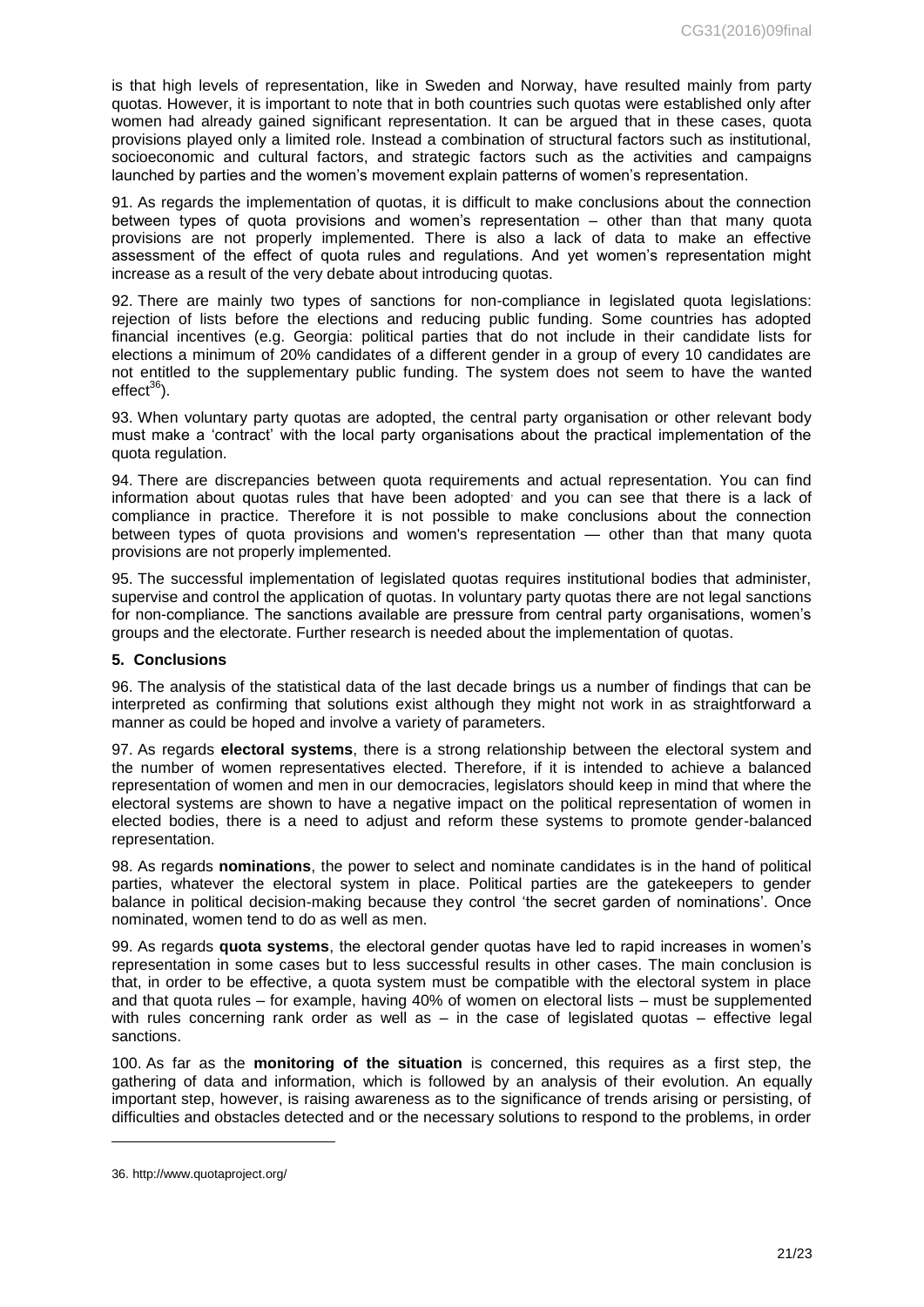to achieve the objectives proposed by Recommendation Rec(2003)3. Unfortunately there is a lack of gender segregated statistics over time for all elections in all member states at national, regional and local level. This is a situation that must be remedied as without such data, it is not possible to draw confident conclusions.

101. There are a wide variety of **socio-economic, cultural and political factors** that can hamper or facilitate women's access to politics. Structural explanations reveal that women's participation in politics is dependent on factors such as the overall development of the country, the existence of an extended welfare state, the socio-economic status of women, the levels of female education or the proportion of women in employment. Cultural approaches refer to gender differences in political socialisation and adult gender roles and to the role of religion or cultural traditions. Among genuine political factors, e.g. the institutional features of democracies, the development of parties and party systems, the degree of party support or the strength of women's movements and networks are important as well.

102. Gender equality at local and regional level, the participation of women in decision-making at regional level and, even more so at the local level, is a critical area of concern where states must invest to create the conditions necessary for the effective participation of women. In a community decisions that affect the lives of women and men, girls and boys, cannot and should not be taken by members of one of the sexes only or almost exclusively.

103. Extensive research has shown that in a multitude of contexts that when women have equal chances with men to be socially and politically active, economies and societies thrive. It is in everyone's economic interest to recognise the essential contribution of women to communities, societies and economies, as well as the high costs of gender inequality. Equality between women and social and<br>men is not just a question of foirness, but also and economic objective <sup>37,38,39</sup> men is not just a question of fairness, but also and economic objective.

104. Finally, it should be recalled that the electoral systems and gender quotas are not the only factors that influence women's representation. We have evidence that quotas in themselves do not remove other barriers for women even if they trigger change in attitudes and give women access to political representation. In order to increase effectively both the descriptive and substantial representation of women in politics, a much broader and more comprehensive approach is necessary than changing electoral legislation. Electoral gender quotas can lead to historical leaps in women´s political representation. Nevertheless, appropriate electoral reforms may facilitate such a process.<sup>40</sup>

#### <span id="page-21-0"></span>**6. The way forward**

105. With or without gender quotas, political parties should adopt specific action plans for the recruitment of women based on an analysis of the causes of this under-representation. These specific actions plans should focus on ways to achieve balanced participation and representation of both women and men both in internal party offices and elected bodies.

106. Political parties are vital in the promotion of women in politics. The power to recruit, select and nominate candidates is in the hands of political parties, whatever electoral system. Any attempt to address the issue of women's under-representation in politics must target the political parties and their views and strategies on more inclusive decision-making bodies.

107. Member States must be reminded that to sign the "European Charter for Equality of women and men in local life", is another way to make a political commitment to gender equality; they must be encouraged to make an action plan to gender mainstream the activities in local and regional governments; the political bodies, the employer role and the role as service provider.

108. Gender-disaggregated statistics and tools for gender monitoring of nominations and elections should be developed. The European Commission has gender disaggregated statistics on regional and local elections for 35 of the Council of Europe's 47 member states. Official electoral statistics in many

<sup>37</sup> If participating rates for women were to reach those for men by 2030, there would be an 12% increase in GDP, OECD, Closing the Gender Gap-Act Now, 2012[, http://www.oecd.org/gender/closingthegap.htm](http://www.oecd.org/gender/closingthegap.htm)

<sup>38</sup> The latest Eurofound figures estimate that the gender employment gap costs 325 billion euros to the EU, i.e. 2,5% of the EU GDP per year, [http://www.eurofound.europa.eu/news/news-articles/labour-market/eurofound-highlights-costs-and-challenges](http://www.eurofound.europa.eu/news/news-articles/labour-market/eurofound-highlights-costs-and-challenges-of-gender-employment-gap-in-presentation-to-informal-epsco)[of-gender-employment-gap-in-presentation-to-informal-epsco](http://www.eurofound.europa.eu/news/news-articles/labour-market/eurofound-highlights-costs-and-challenges-of-gender-employment-gap-in-presentation-to-informal-epsco)

<sup>39</sup> Gender equality, economic growth and employment, Åsa Löfström, 2009 [http://www.eurofound.europa.eu/news/news](http://www.eurofound.europa.eu/news/news-articles/labour-market/eurofound-highlights-costs-and-challenges-of-gender-employment-gap-in-presentation-to-informal-epsco)[articles/labour-market/eurofound-highlights-costs-and-challenges-of-gender-employment-gap-in-presentation-to-informal-epsco](http://www.eurofound.europa.eu/news/news-articles/labour-market/eurofound-highlights-costs-and-challenges-of-gender-employment-gap-in-presentation-to-informal-epsco) 40 Venice Commission report on the impact of electoral systems on women's representation in politics, CDL-AD(2009)029 : [http://www.venice.coe.int/webforms/documents/default.aspx?pdffile=CDL-AD\(2009\)029-e](http://www.venice.coe.int/webforms/documents/default.aspx?pdffile=CDL-AD(2009)029-e)

<sup>41</sup> European Charter for Equality of Women and Men in Local Life: [www.charter-equality.eu](http://www.charter-equality.eu/)